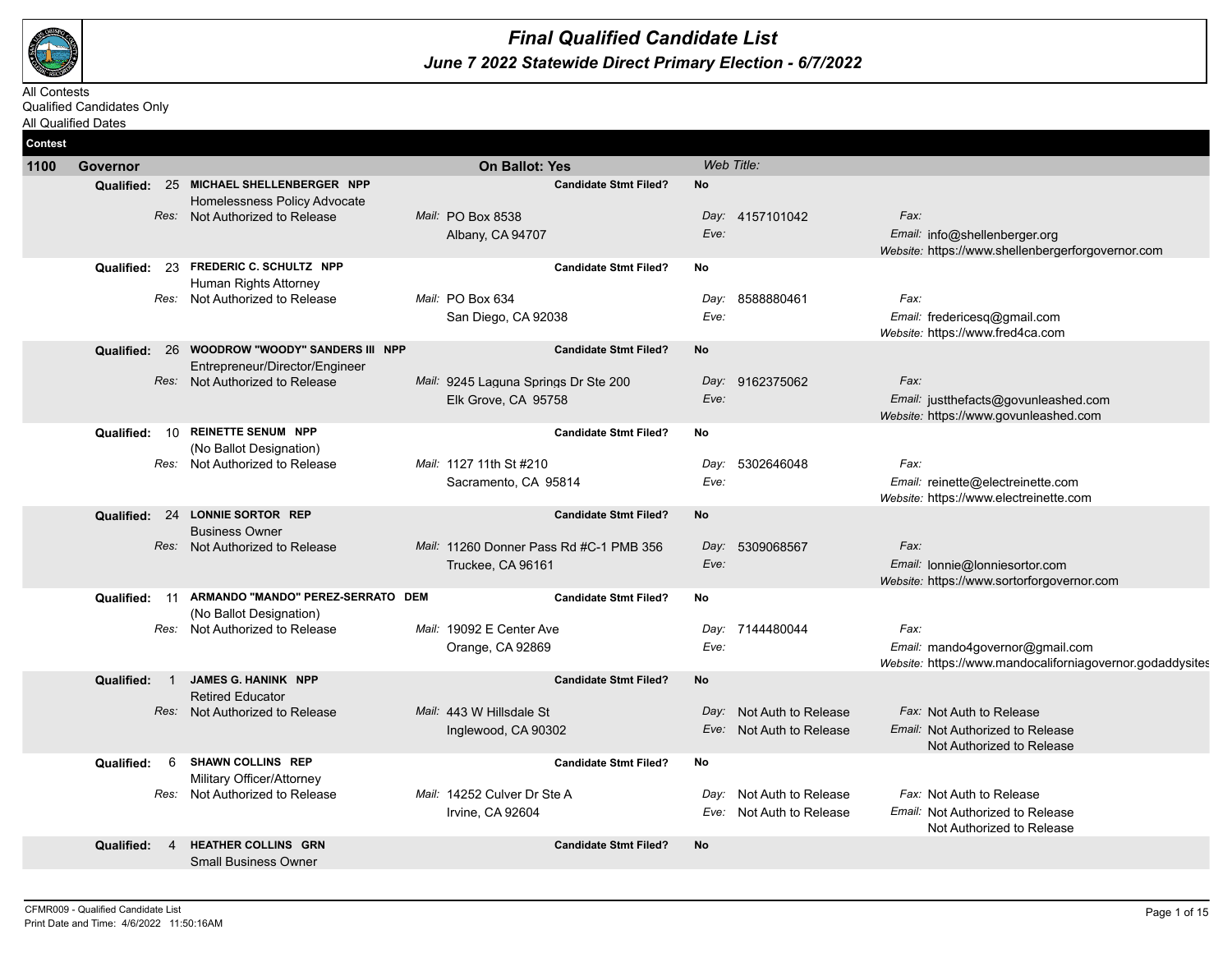| <b>Contest</b> |                   |                                                                   |                                 |                                 |                                                                                  |
|----------------|-------------------|-------------------------------------------------------------------|---------------------------------|---------------------------------|----------------------------------------------------------------------------------|
|                |                   | Res: Not Authorized to Release                                    | Mail: 13360 W Washington Blvd   | Day: Not Auth to Release        | Fax: Not Auth to Release                                                         |
|                |                   |                                                                   | Los Angeles, CA 90066           | Eve: Not Auth to Release        | Email: heathercollinsforgovernor@gmail.com                                       |
|                |                   |                                                                   |                                 |                                 | Website: https://www.governorheather.com                                         |
|                | 3<br>Qualified:   | ANTHONY "TONY" FANARA DEM<br>Owner of Restaurant                  | <b>Candidate Stmt Filed?</b>    | No                              |                                                                                  |
|                | Res:              | Not Authorized to Release                                         | Mail: 1858 N Vermont Ave        | Not Auth to Release<br>Day:     | Fax: Not Auth to Release                                                         |
|                |                   |                                                                   | Los Angeles, CA 90027           | Not Auth to Release<br>Eve:     | Email: Not Authorized to Release                                                 |
|                |                   |                                                                   |                                 |                                 | Not Authorized to Release                                                        |
|                | Qualified:        | 22 SERGE FIANKAN NPP                                              | <b>Candidate Stmt Filed?</b>    | No                              |                                                                                  |
|                |                   | <b>Small Business Owner</b>                                       |                                 |                                 |                                                                                  |
|                | Res:              | Not Authorized to Release                                         | Mail: 4101 Dublin Blvd #F538    | Not Auth to Release<br>Day:     | Fax: Not Auth to Release                                                         |
|                |                   |                                                                   | Dublin, CA 94568                | Not Auth to Release<br>Eve:     | Email: contact@sergefiankan2022.com<br>Website: https://www.sergefiankan2022.com |
|                | 14<br>Qualified:  | LUIS JAVIER RODRIGUEZ GRN                                         | <b>Candidate Stmt Filed?</b>    | No                              |                                                                                  |
|                |                   | Writer/Poet                                                       |                                 |                                 |                                                                                  |
|                | Res:              | Not Authorized to Release                                         | Mail: PO Box 328                | Not Auth to Release<br>Day:     | Fax: Not Auth to Release                                                         |
|                |                   |                                                                   | San Fernando, CA 91341          | Not Auth to Release<br>Eve:     | <i>Email:</i> Not Authorized to Release                                          |
|                |                   | LEO S. ZACKY REP                                                  |                                 | No                              | Not Authorized to Release                                                        |
|                | 2<br>Qualified:   | Businessman/Farmer/Broadcaster                                    | <b>Candidate Stmt Filed?</b>    |                                 |                                                                                  |
|                |                   | Res: Not Authorized to Release                                    | Mail: 149 S Barrington Ave #720 | Not Auth to Release<br>Day:     | Fax: Not Auth to Release                                                         |
|                |                   |                                                                   | Los Angeles, CA 90049           | Not Auth to Release<br>Eve:     | Email: Not Authorized to Release                                                 |
|                |                   |                                                                   |                                 |                                 | Not Authorized to Release                                                        |
|                | -21<br>Qualified: | <b>BRADLEY ZINK NPP</b>                                           | <b>Candidate Stmt Filed?</b>    | No                              |                                                                                  |
|                | Res:              | <b>Children's Book Author</b><br>Not Authorized to Release        | Mail: 576 Golf Glenn Dr         | 4088286037<br>Day:              | Fax:                                                                             |
|                |                   |                                                                   | San Marcos, CA 92069            | Eve:                            | Email: authorbradleyzink@gmail.com                                               |
|                |                   |                                                                   |                                 |                                 | Not Authorized to Release                                                        |
|                | Qualified: 15     | JENNY RAE LE ROUX REP                                             | <b>Candidate Stmt Filed?</b>    | No                              |                                                                                  |
|                |                   | Entrepreneur/Mom/Businesswoman                                    |                                 |                                 |                                                                                  |
|                |                   | Res: Not Authorized to Release                                    | Mail: 1095 Hilltop Dr Ste 277   | 9493450105<br>Day:              | Fax:                                                                             |
|                |                   |                                                                   | Redding, CA 96003               | Eve:                            | Email: hello@jennyraeca.com<br>Website: https://www.jennyraeca.com               |
|                | Qualified:        | 18 DAVID LOZANO REP                                               | <b>Candidate Stmt Filed?</b>    | No                              |                                                                                  |
|                |                   | <b>Executive Officer/Attorney</b>                                 |                                 |                                 |                                                                                  |
|                | Res:              | Not Authorized to Release                                         | Mail: PO Box 1090               | 6263405260<br>Day:              | Fax: (626)209-0221                                                               |
|                |                   |                                                                   | San Gabriel, CA 91778           | Eve:                            | Email: davidlozanolaw@gmail.com                                                  |
|                |                   |                                                                   | <b>Candidate Stmt Filed?</b>    |                                 | Website: https://www.lozanoforcalifornia.com                                     |
|                | Qualified:<br>5   | <b>RONALD A. ANDERSON REP</b><br>Contractor/Inspector/Businessman |                                 | <b>No</b>                       |                                                                                  |
|                |                   | Res: Not Authorized to Release                                    | Mail: PO Box 8460               | Day: Not Auth to Release        | <i>Fax:</i> Not Auth to Release                                                  |
|                |                   |                                                                   | Laverne, CA 91750               | <i>Eve:</i> Not Auth to Release | Email: Not Authorized to Release                                                 |
|                |                   |                                                                   |                                 |                                 | Not Authorized to Release                                                        |
|                | 8<br>Qualified:   | <b>GAVIN NEWSOM DEM</b>                                           | <b>Candidate Stmt Filed?</b>    | No                              |                                                                                  |
|                |                   | Governor of California<br>Res: Not Authorized to Release          | Mail: 1787 Tribute Rd Ste K     | Day: 9162855733                 | Fax:                                                                             |
|                |                   |                                                                   | Sacramento, CA 95815            | Eve:                            | Email: gavin@gavinnewsom.com                                                     |
|                |                   |                                                                   |                                 |                                 | Website: https://www.gavinnewsom.com                                             |
|                |                   | Qualified: 12 ROBERT C. NEWMAN II REP                             | <b>Candidate Stmt Filed?</b>    | No                              |                                                                                  |
|                |                   | Farmer/Psychologist                                               |                                 |                                 |                                                                                  |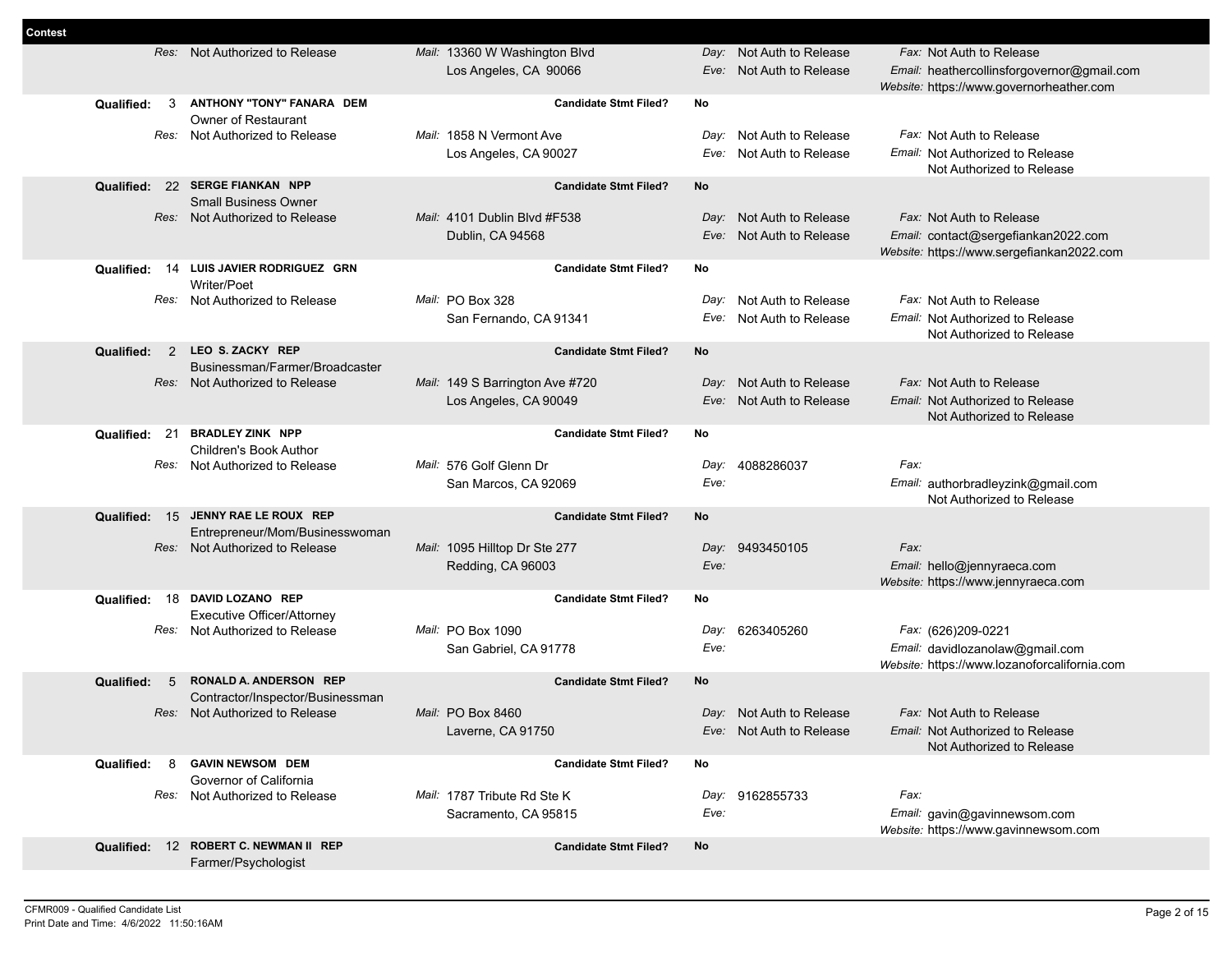| Contest |                            |                                                           |                                     |                                           |      |                          |                                                                            |
|---------|----------------------------|-----------------------------------------------------------|-------------------------------------|-------------------------------------------|------|--------------------------|----------------------------------------------------------------------------|
|         |                            | Res: Not Authorized to Release                            | Mail: PO Box 12043                  |                                           |      | Day: 9098014630          | Fax:                                                                       |
|         |                            |                                                           | San Bernardino, CA 92423            |                                           | Eve: |                          | Email: newman4governor@gmail.com                                           |
|         |                            |                                                           |                                     |                                           |      |                          | Website: https://www.newman4governor.com                                   |
|         |                            | Qualified: 20 BRIAN DAHLE REP                             |                                     | <b>Candidate Stmt Filed?</b><br>No        |      |                          |                                                                            |
|         |                            | Senator/Farmer                                            |                                     |                                           |      |                          |                                                                            |
|         |                            | Res: Not Authorized to Release                            | Mail: PO Box 100                    |                                           |      | Day: 5302993223          | Fax:                                                                       |
|         |                            |                                                           | Bieber, CA 96009                    |                                           | Eve: |                          | Email: briandahle100@gmail.com                                             |
|         | 13<br>Qualified:           | JOEL VENTRESCA DEM                                        |                                     | <b>No</b><br><b>Candidate Stmt Filed?</b> |      |                          | Website: https://www.briandahle.com                                        |
|         |                            | <b>Retired Airport Analyst</b>                            |                                     |                                           |      |                          |                                                                            |
|         |                            | Res: Not Authorized to Release                            | Mail: 3934 Ortega St                |                                           |      | Day: 4154635963          | Fax: (415)941-7920                                                         |
|         |                            |                                                           | San Francisco, CA 94122             |                                           | Eve: |                          | Email: ventrescaj@aol.com                                                  |
|         |                            |                                                           |                                     |                                           |      |                          | Website: https://www.joelventresca.com                                     |
|         | Qualified:                 | 16 MAJOR WILLIAMS REP                                     |                                     | <b>Candidate Stmt Filed?</b><br>No        |      |                          |                                                                            |
|         |                            | Entrepreneur/Businessman                                  |                                     |                                           |      |                          |                                                                            |
|         |                            | Res: Not Authorized to Release                            | Mail: 23811 Washington Ave C110-198 |                                           |      | Day: Not Auth to Release | Fax: Not Auth to Release                                                   |
|         |                            |                                                           | Murrieta, CA 92562                  |                                           |      | Eve: Not Auth to Release | Email: major@majorforgovernor.com                                          |
|         |                            |                                                           |                                     |                                           |      |                          | Website: https://www.majorforgovernor.com                                  |
|         | <b>Qualified:</b><br>7     | <b>RON JONES REP</b>                                      |                                     | <b>Candidate Stmt Filed?</b><br>No        |      |                          |                                                                            |
|         |                            | (No Ballot Designation)<br>Res: Not Authorized to Release | Mail: 56435 Bonanza Dr              |                                           |      | Day: Not Auth to Release | Fax: Not Auth to Release                                                   |
|         |                            |                                                           |                                     |                                           |      |                          |                                                                            |
|         |                            |                                                           | Yucca Valley, CA 92284              |                                           |      | Eve: Not Auth to Release | Email: ron.jones@ronjones2022.org<br>Website: https://www.ronjones2022.org |
|         | 9<br>Qualified:            | <b>ANTHONY TRIMINO REP</b>                                |                                     | <b>Candidate Stmt Filed?</b><br>No        |      |                          |                                                                            |
|         |                            | Entrepreneur/CEO                                          |                                     |                                           |      |                          |                                                                            |
|         |                            | Res: Not Authorized to Release                            | Mail: 874 Spectrum Center Dr        |                                           | Day: | 5622713878               | Fax:                                                                       |
|         |                            |                                                           | Irvine, CA 92618                    |                                           | Eve: |                          | Email: atrimino@traffikonline.com                                          |
|         |                            |                                                           |                                     |                                           |      |                          | Website: https://www.anthonytrimino.com                                    |
|         | Qualified:<br>19           | DANIEL R. MERCURI REP                                     |                                     | <b>Candidate Stmt Filed?</b><br>No        |      |                          |                                                                            |
|         |                            | <b>Father/Business Owner</b>                              |                                     |                                           |      |                          |                                                                            |
|         |                            | Res: Not Authorized to Release                            | Mail: 483 Talbert Ave               |                                           |      | Day: 8054285315          | Fax:                                                                       |
|         |                            |                                                           | Simi Valley, CA 93065               |                                           | Eve: |                          | Email: danielmercuriforgov22@gmail.com                                     |
|         |                            | <b>CRISTIAN RAUL MORALES REP</b>                          |                                     |                                           |      |                          | Website: https://www.danielforcalgovernor.com/                             |
|         | Qualified:<br>- 17         | <b>Director of Operations</b>                             |                                     | <b>Candidate Stmt Filed?</b><br>No        |      |                          |                                                                            |
|         |                            | Res: Not Authorized to Release                            | Mail: 3025 Artesia Blvd #37         |                                           |      | Day: 3102927180          | Fax:                                                                       |
|         |                            |                                                           | Torrance, CA 90504                  |                                           | Eve: |                          | Email: info@cmoralesforcagovernor.com                                      |
|         |                            |                                                           |                                     |                                           |      |                          | Website: https://www.cmoralesforcagovernor.com                             |
| 1110    | <b>Lieutenant Governor</b> |                                                           | <b>On Ballot: Yes</b>               |                                           |      | Web Title:               |                                                                            |
|         |                            | Qualified: 7 CLINT W. SAUNDERS REP                        |                                     | No<br><b>Candidate Stmt Filed?</b>        |      |                          |                                                                            |
|         |                            | <b>Mental Health Worker</b>                               |                                     |                                           |      |                          |                                                                            |
|         |                            | Res: Not Authorized to Release                            | Mail: PO Box 615                    |                                           |      | Day: 7077585895          | Fax:                                                                       |
|         |                            |                                                           | Windsor, CA 95492                   |                                           | Eve: |                          | Email: contact@saundersforgovernor.com                                     |
|         |                            |                                                           |                                     |                                           |      |                          | Website: https://www.saundersforgovernor.com                               |
|         | Qualified:<br>2            | WILLIAM CAVETT "SKEE" SAACKE DEM                          |                                     | <b>Candidate Stmt Filed?</b><br>No        |      |                          |                                                                            |
|         |                            | California Trial Attorney                                 |                                     |                                           |      |                          |                                                                            |
|         |                            | Res: Not Authorized to Release                            | Mail: 4645 Larwin Ave               |                                           |      | Day: 7148755130          | Fax: 7148921638                                                            |
|         |                            |                                                           | Cypress, CA 90630                   |                                           | Eve: |                          | Email: skee@saackelaw.com<br>Website: https://www.skee4gov.com             |
|         | Qualified:<br>4            | DAVID HILLBERG NPP                                        |                                     | <b>No</b><br><b>Candidate Stmt Filed?</b> |      |                          |                                                                            |
|         |                            | <b>Aviation Mechanic/Actor</b>                            |                                     |                                           |      |                          |                                                                            |
|         |                            |                                                           |                                     |                                           |      |                          |                                                                            |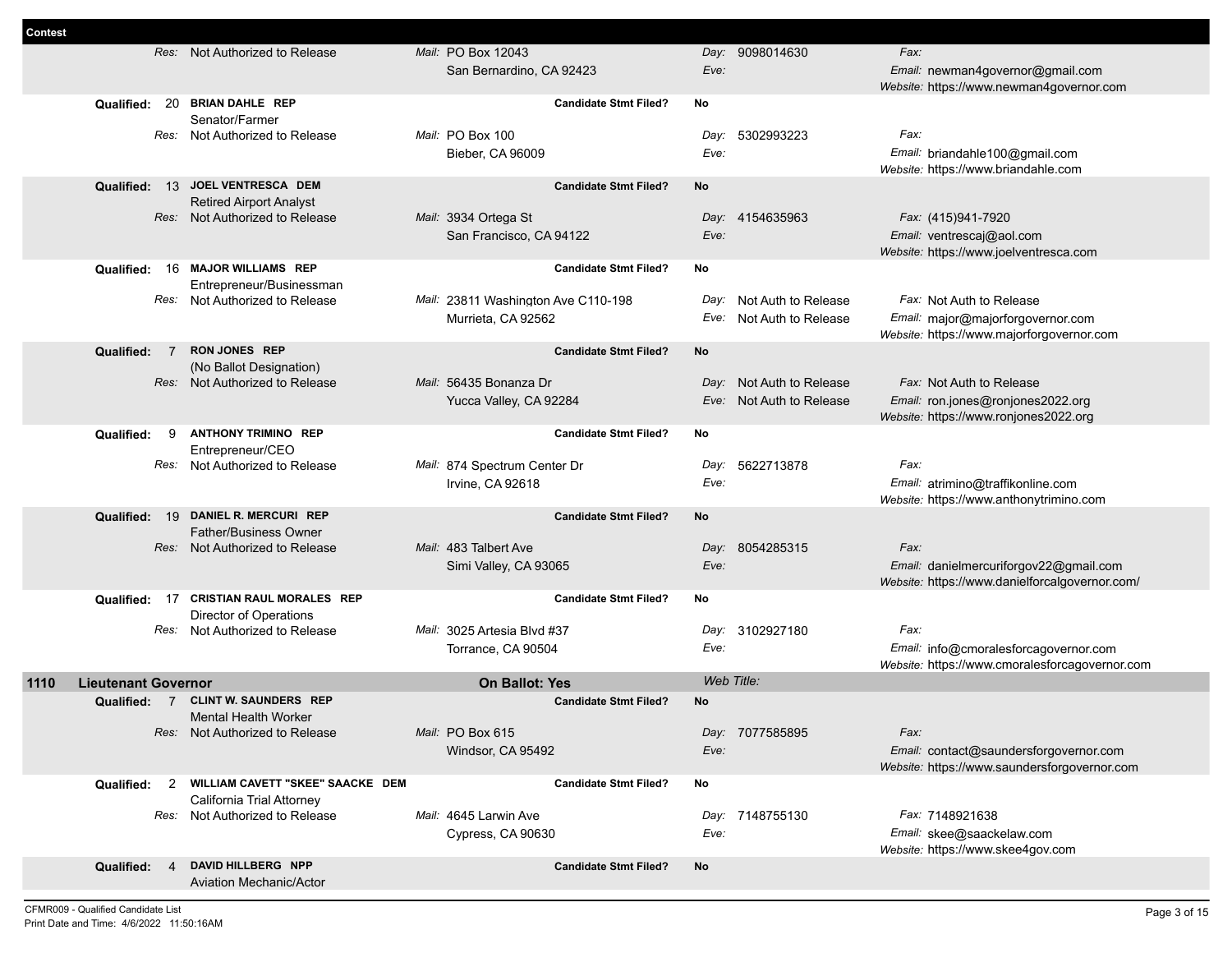| <b>Contest</b> |                           |      |                                                     |                                   |              |                          |                                                                             |
|----------------|---------------------------|------|-----------------------------------------------------|-----------------------------------|--------------|--------------------------|-----------------------------------------------------------------------------|
|                |                           |      | Res: Not Authorized to Release                      | Mail: PO Box 9977                 |              | Day: 7145807486          | Fax:                                                                        |
|                |                           |      |                                                     | Fountain Valley, CA 92728         | Eve:         |                          | Email: david_hillberg@yahoo.com                                             |
|                |                           |      |                                                     |                                   |              |                          | Website: https://www.davidforltgovernor.com                                 |
|                | Qualified:                | 8    | ANGELA E. UNDERWOOD JACOBS REP                      | <b>Candidate Stmt Filed?</b>      | No           |                          |                                                                             |
|                |                           |      | <b>Businesswoman/Deputy Mayor</b>                   |                                   |              |                          |                                                                             |
|                |                           |      | Res: Not Authorized to Release                      | Mail: 2010 W Ave K PMB #1082      | Day:<br>Eve: | 6617238281               | Fax:                                                                        |
|                |                           |      |                                                     | Lancaster, CA 93534               |              |                          | Email: aeunderwoodjacobs@gmail.com<br>Website: https://www.angelaforyou.com |
|                | <b>Qualified:</b>         | 5    | <b>DAVID FENNELL REP</b>                            | <b>Candidate Stmt Filed?</b>      | No           |                          |                                                                             |
|                |                           |      | Entrepreneur                                        |                                   |              |                          |                                                                             |
|                |                           | Res: | Not Authorized to Release                           | Mail: 500 Capitol Mall #2350      |              | Day: 9163076918          | Fax:                                                                        |
|                |                           |      |                                                     | Sacramento, CA 95814              | Eve:         |                          | Email: dave@fennellforcalifornia.com                                        |
|                |                           |      |                                                     |                                   |              |                          | Website: https://www.fennellforcalifornia.com                               |
|                | Qualified:                |      | ELENI KOUNALAKIS DEM                                | <b>Candidate Stmt Filed?</b>      | No           |                          |                                                                             |
|                |                           | Res: | Lieutenant Governor<br>Not Authorized to Release    | Mail: 2443 Fillmore St #300       | Day:         | 4158570921               | Fax:                                                                        |
|                |                           |      |                                                     | San Francisco, CA 94115           | Eve:         |                          | Email: info@eleniforca.com                                                  |
|                |                           |      |                                                     |                                   |              |                          | Website: https://www.eleniforca.com                                         |
|                | Qualified:                | 3    | <b>MOHAMMAD ARIF PF</b>                             | <b>Candidate Stmt Filed?</b>      | No           |                          |                                                                             |
|                |                           |      | <b>Businessman</b>                                  |                                   |              |                          |                                                                             |
|                |                           | Res: | Not Authorized to Release                           | Mail: 10500 Valverde Dr           | Day:         | 5205605520               | Fax:                                                                        |
|                |                           |      |                                                     | Bakersfield, CA 93311             | Eve:         |                          | Email: awtrust2020@gmail.com                                                |
|                |                           |      |                                                     |                                   |              |                          | Website: https://www.mohammad4california.com                                |
|                | Qualified:                | 6    | JEFFREY HIGHBEAR MORGAN DEM<br>Businessman/Engineer | <b>Candidate Stmt Filed?</b>      | <b>No</b>    |                          |                                                                             |
|                |                           |      |                                                     |                                   |              |                          |                                                                             |
|                |                           |      |                                                     |                                   |              |                          |                                                                             |
|                |                           | Res: | Not Authorized to Release                           | Mail: 11330 Bosal Cir             | Day:         | Not Auth to Release      | Fax: Not Auth to Release                                                    |
|                |                           |      |                                                     | Auburn, CA 95603                  |              | Eve: Not Auth to Release | <i>Email:</i> Not Authorized to Release<br>Not Authorized to Release        |
| 1120           | <b>Secretary of State</b> |      |                                                     | <b>On Ballot: Yes</b>             |              | Web Title:               |                                                                             |
|                | Qualified:                | 6    | JAMES "JW" PAINE REP                                | <b>Candidate Stmt Filed?</b>      | No           |                          |                                                                             |
|                |                           |      | <b>Teamster Truck Driver</b>                        |                                   |              |                          |                                                                             |
|                |                           | Res: | Not Authorized to Release                           | Mail: 691 Del Mar Dr              |              | Day: 8312051844          | Fax:                                                                        |
|                |                           |      |                                                     | Hollister, CA 95023               | Eve:         |                          | Email: jw@helpjw.com                                                        |
|                |                           |      |                                                     |                                   |              |                          | Website: https://www.helpjw.com                                             |
|                | Qualified:                | 3    | <b>RACHEL HAMM REP</b><br>Author                    | <b>Candidate Stmt Filed?</b>      | No           |                          |                                                                             |
|                |                           | Res: | Not Authorized to Release                           | Mail: 655 Minnewawa Ave #2866     | Day:         | 5595938288               | Fax:                                                                        |
|                |                           |      |                                                     | Clovis, CA 93612                  | Eve:         |                          | Email: rachelhamm@att.net                                                   |
|                |                           |      |                                                     |                                   |              |                          | Website: https://www.rachelhammsos.com                                      |
|                | <b>Qualified:</b>         | -5   | <b>MATTHEW D. CINQUANTA NPP</b>                     | <b>Candidate Stmt Filed?</b>      | No           |                          |                                                                             |
|                |                           |      | Private Investigator                                |                                   |              |                          |                                                                             |
|                |                           |      | Res: Not Authorized to Release                      | Mail: 13535 Ventura Blvd Unit 504 |              | Day: Not Auth to Release | Fax: Not Auth to Release                                                    |
|                |                           |      |                                                     | Sherman Oaks, CA 91423            |              | Eve: Not Auth to Release | Email: Not Authorized to Release                                            |
|                | Qualified:                | 4    | RAUL RODRIGUEZ JR. REP                              | <b>Candidate Stmt Filed?</b>      | No           |                          | Website: https://www.cinquantaforca.com                                     |
|                |                           |      | Retired Warehouseman                                |                                   |              |                          |                                                                             |
|                |                           | Res: | Not Authorized to Release                           | Mail: 19446 Lynbrook Rd           |              | Day: Not Auth to Release | Fax: Not Auth to Release                                                    |
|                |                           |      |                                                     | Apple Valley, CA 92308            | Eve:         | Not Auth to Release      | Email: raul4secofstate4ca@gmail.com                                         |
|                | Qualified:                | 2    | <b>GARY N. BLENNER GRN</b>                          | <b>Candidate Stmt Filed?</b>      | No           |                          | Not Authorized to Release                                                   |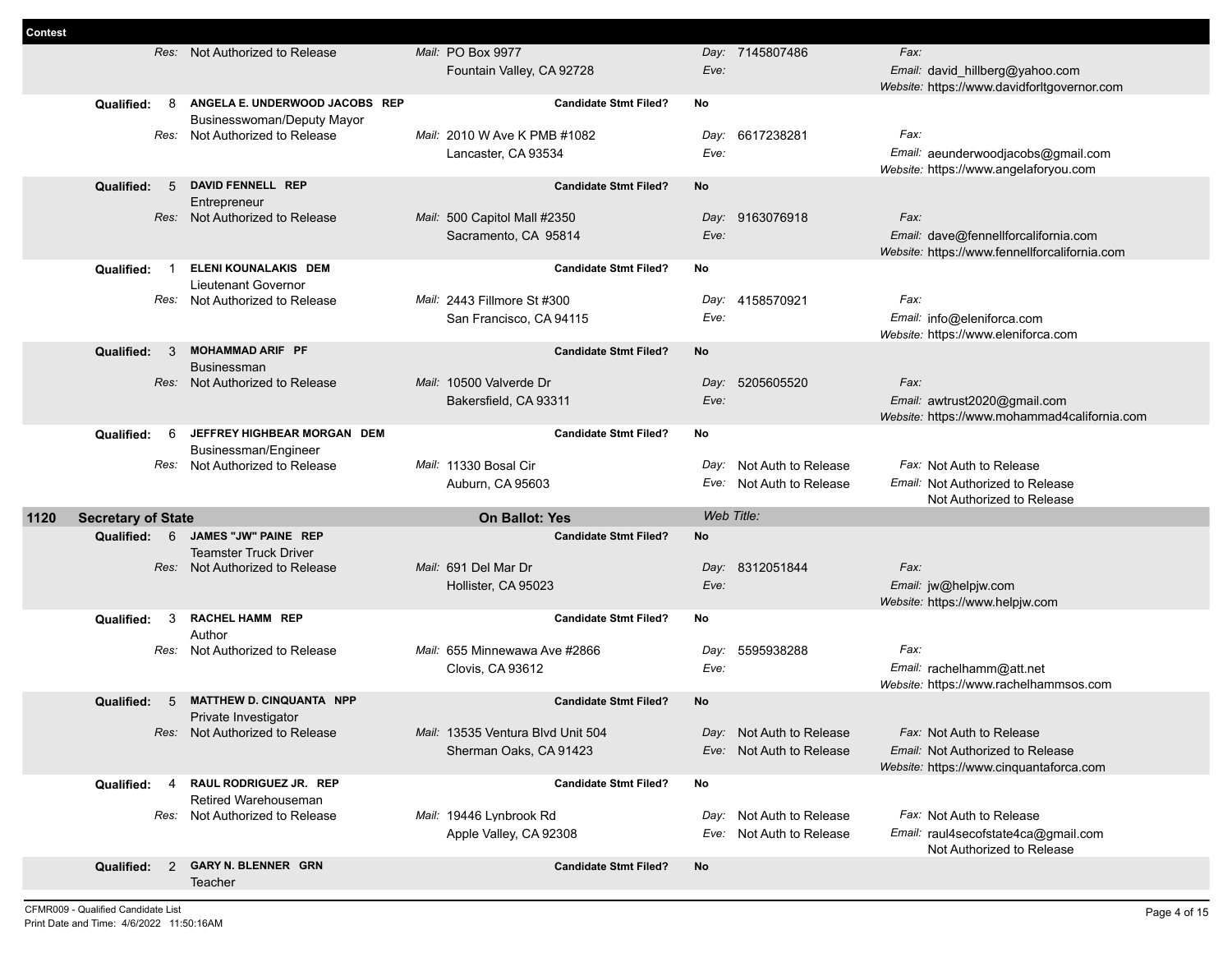| <b>Contest</b> |                                        |                                                                  |                                |                             |                                                                      |
|----------------|----------------------------------------|------------------------------------------------------------------|--------------------------------|-----------------------------|----------------------------------------------------------------------|
|                |                                        | Res: Not Authorized to Release                                   | Mail: 4540 American River Dr   | Day: 9166207085             | Fax:                                                                 |
|                |                                        |                                                                  | Sacramento, CA 95864           | Eve:                        | Email: blenner4sos@gmail.com                                         |
|                |                                        |                                                                  |                                |                             | Not Authorized to Release                                            |
|                | Qualified:                             | <b>ROB BERNOSKY REP</b><br>7                                     | <b>Candidate Stmt Filed?</b>   | No                          |                                                                      |
|                |                                        | <b>Chief Financial Officer</b><br>Res: Not Authorized to Release | Mail: PO Box 2200              | Day: 8318015823             | Fax:                                                                 |
|                |                                        |                                                                  |                                | Eve:                        |                                                                      |
|                |                                        |                                                                  | Hollister, CA 95024            |                             | Email: rob@votebernosky.com<br>Website: https://www.votebernosky.com |
|                | Qualified:                             | SHIRLEY N. WEBER DEM<br>$\overline{1}$                           | <b>Candidate Stmt Filed?</b>   | No                          |                                                                      |
|                |                                        | Appointed California Secretary of State                          |                                |                             |                                                                      |
|                |                                        | Res: Not Authorized to Release                                   | Mail: 3230 Arena Blvd #245-416 | Day: 6198895860             | Fax:                                                                 |
|                |                                        |                                                                  | Sacramento, CA 95834           | Eve:                        | Email: info@drshirleyweber.com                                       |
|                |                                        |                                                                  |                                |                             | Website: https://www.drshirleyweber.com                              |
| 1130           | <b>Controller</b>                      |                                                                  | <b>On Ballot: Yes</b>          | Web Title:                  |                                                                      |
|                | Qualified:                             | <b>LANHEE CHEN REP</b><br>4                                      | <b>Candidate Stmt Filed?</b>   | No                          |                                                                      |
|                |                                        | Fiscal Advisor/Educator                                          |                                |                             |                                                                      |
|                |                                        | Res: Not Authorized to Release                                   | Mail: PO Box 390575            | 6504851652<br>Day:          | Fax:                                                                 |
|                |                                        |                                                                  | Mountain View, CA 94039        | Eve:                        | Email: info@chenforcalifornia.com                                    |
|                |                                        | <b>MALIA M. COHEN DEM</b><br>3                                   | <b>Candidate Stmt Filed?</b>   | <b>No</b>                   | Website: https://www.chenforcalifornia.com                           |
|                | <b>Qualified:</b>                      | California State Board of Equalization Member                    |                                |                             |                                                                      |
|                |                                        | Res: Not Authorized to Release                                   | Mail: 248 Third St #437        | Day: 4152695105             | Fax:                                                                 |
|                |                                        |                                                                  | Oakland, CA 94607              | Eve:                        | Email: info@maliacohen.us                                            |
|                |                                        |                                                                  |                                |                             | Website: https://www.maliacohen.us                                   |
|                | Qualified:                             | 6<br><b>STEVE GLAZER DEM</b>                                     | <b>Candidate Stmt Filed?</b>   | No                          |                                                                      |
|                |                                        | California State Senator                                         |                                |                             |                                                                      |
|                |                                        | Res: Not Authorized to Release                                   | Mail: 21C Orinda Way #111      | 9253866530<br>Day:          | Fax:                                                                 |
|                |                                        |                                                                  | Orinda, CA 94563               | Eve:                        | Email: info@senatorglazer.com                                        |
|                | Qualified:                             | <b>RON GALPERIN DEM</b><br>2                                     | <b>Candidate Stmt Filed?</b>   | No                          | Website: https://www.senatorglazer.com                               |
|                |                                        | Controller, City of Los Angeles/Attorney                         |                                |                             |                                                                      |
|                |                                        | Res: Not Authorized to Release                                   | Mail: 777 S Figueroa Ste 4050  | (213)452-6565<br>Day:       | Fax: (213)452-6575                                                   |
|                |                                        |                                                                  | Los Angeles, CA 90017          | Eve:                        | Email: ron@ronforcalifornia.com                                      |
|                |                                        |                                                                  |                                |                             | Website: https://www.ronforcalifornia.com/                           |
|                | Qualified:<br>$\overline{\phantom{1}}$ | YVONNE YIU DEM                                                   | <b>Candidate Stmt Filed?</b>   | No                          |                                                                      |
|                |                                        | <b>Chief Financial Officer</b>                                   |                                |                             |                                                                      |
|                |                                        | Res: Not Authorized to Release                                   | Mail: 728 W Edna Pl            | Not Auth to Release<br>Day: | Fax: Not Auth to Release                                             |
|                |                                        |                                                                  | Covina, CA 91722               | Not Auth to Release<br>Eve: | Email: info@yvonneyiu.com<br>Website: https://www.yvonneyiu.com      |
|                | Qualified:                             | <b>LAURA WELLS GRN</b><br>5                                      | <b>Candidate Stmt Filed?</b>   | No                          |                                                                      |
|                |                                        | <b>Financial Analyst</b>                                         |                                |                             |                                                                      |
|                |                                        | Res: Not Authorized to Release                                   | Mail: 484 Lake Park Ave #272   | Day: 5107881441             | Fax:                                                                 |
|                |                                        |                                                                  | Oakland, CA 94610              | Eve:                        | Email: laurawells4controller@gmail.com                               |
|                |                                        |                                                                  |                                |                             | Website: https://www.laurawells.org                                  |
| 1140           | <b>Treasurer</b>                       |                                                                  | On Ballot: Yes                 | Web Title:                  |                                                                      |
|                | Qualified:                             | 3<br>JACK M. GUERRERO REP                                        | <b>Candidate Stmt Filed?</b>   | No                          |                                                                      |
|                |                                        | Councilmember/CPA/Economist                                      |                                |                             |                                                                      |
|                |                                        | Res: Not Authorized to Release                                   | Mail: PO Box 1334              | Day: Not Auth to Release    | Fax: Not Auth to Release                                             |
|                |                                        |                                                                  | Cudahy, CA 90201               | Eve: Not Auth to Release    | Email: Not Authorized to Release                                     |
|                |                                        | <b>MEGHANN ADAMS PF</b>                                          |                                |                             | Not Authorized to Release                                            |
|                | Qualified: 2                           |                                                                  | <b>Candidate Stmt Filed?</b>   | No                          |                                                                      |

CFMR009 - Qualified Candidate List Print Date and Time: 4/6/2022 11:50:16AM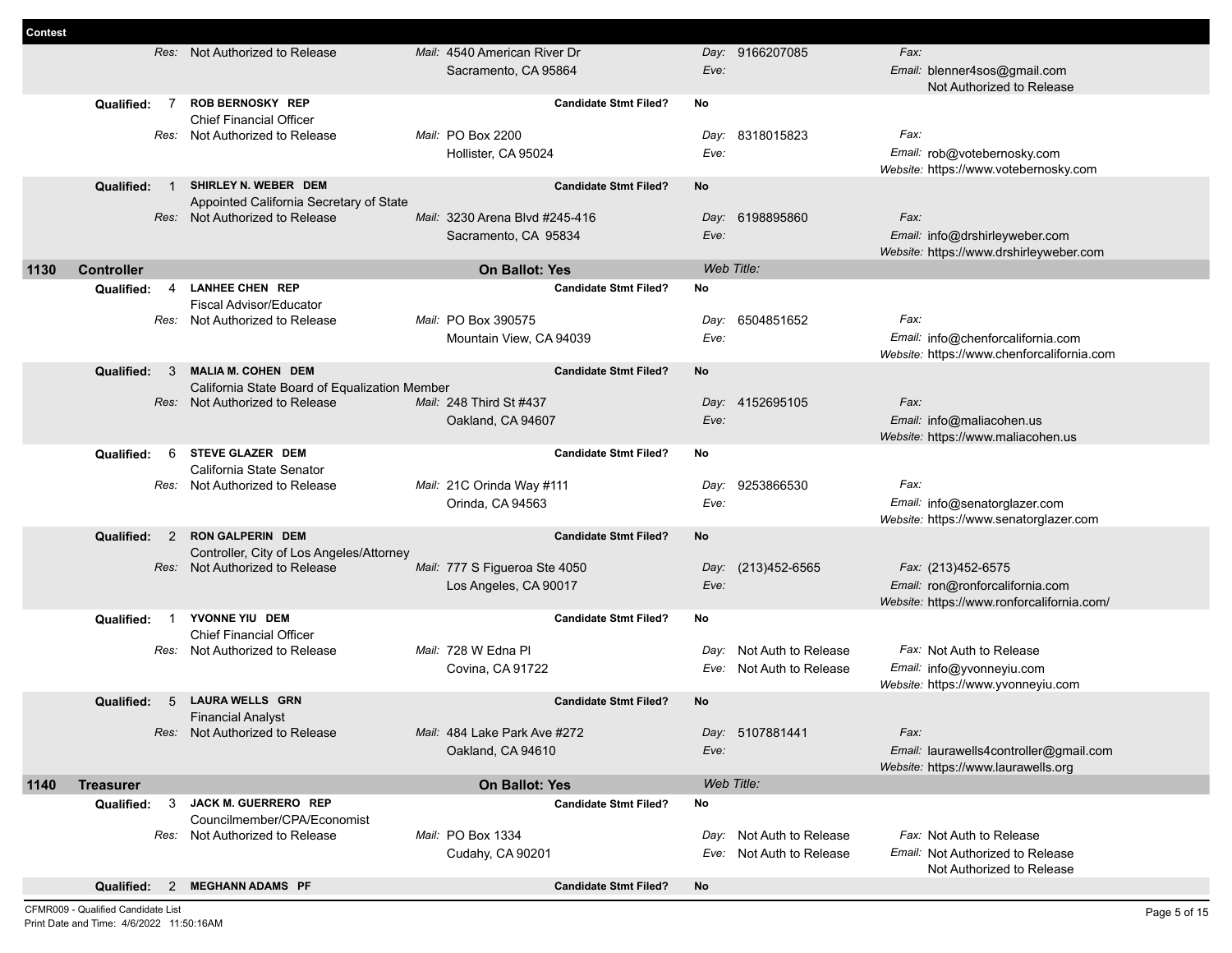|      |                                | <b>School Bus Driver</b>                                                      | Mail: 2969 Mission St            |                              |      |                          | Fax:                                                                         |
|------|--------------------------------|-------------------------------------------------------------------------------|----------------------------------|------------------------------|------|--------------------------|------------------------------------------------------------------------------|
|      |                                | Res: Not Authorized to Release                                                |                                  |                              | Eve: | Day: 4158216171          |                                                                              |
|      |                                |                                                                               | San Francisco, CA 94110          |                              |      |                          | Email: adams4treasurer@gmail.com<br>Website: https://www.adams4treasurer.com |
|      | Qualified:<br>4                | ANDREW DO REP                                                                 |                                  | <b>Candidate Stmt Filed?</b> | No   |                          |                                                                              |
|      |                                | <b>Chief Financial Officer</b>                                                |                                  |                              |      |                          |                                                                              |
|      | Res:                           | Not Authorized to Release                                                     | Mail: 8907 Warner Ave #166       |                              | Day: | 7144685282               | Fax:                                                                         |
|      |                                |                                                                               | Huntington Beach, CA 92647       |                              | Eve: |                          | Email: info@voteandrewdo.com<br>Website: https://www.voteandrewdo.com        |
|      | Qualified:<br>$\blacksquare$ 1 | <b>FIONA MA DEM</b>                                                           |                                  | <b>Candidate Stmt Filed?</b> | No   |                          |                                                                              |
|      |                                | State Treasurer/CPA                                                           |                                  |                              |      |                          |                                                                              |
|      |                                | Res: Not Authorized to Release                                                | Mail: 1032 Irving St #908        |                              |      | Day: 4154980357          | Fax:                                                                         |
|      |                                |                                                                               | San Francisco, CA 94122          |                              | Eve: |                          | Email: fiona@fionama.com                                                     |
|      |                                |                                                                               |                                  |                              |      |                          | Website: https://www.fionama.com                                             |
| 1150 | <b>Attorney General</b>        |                                                                               | <b>On Ballot: Yes</b>            |                              |      | Web Title:               |                                                                              |
|      | Qualified: 4                   | ANNE MARIE SCHUBERT NPP<br><b>District Attorney</b>                           |                                  | <b>Candidate Stmt Filed?</b> | No   |                          |                                                                              |
|      | Res:                           | Not Authorized to Release                                                     | Mail: 1415 L St #430             |                              | Day: | 9169300100               | Fax:                                                                         |
|      |                                |                                                                               | Sacramento, CA 95814             |                              | Eve: |                          | Email: info@stutzmanpa.com                                                   |
|      |                                |                                                                               |                                  |                              |      |                          | Website: https://www.annemarieforag.com                                      |
|      | Qualified:<br>- 3              | <b>NATHAN HOCHMAN REP</b>                                                     |                                  | <b>Candidate Stmt Filed?</b> | No   |                          |                                                                              |
|      |                                | <b>General Counsel</b>                                                        |                                  |                              |      |                          |                                                                              |
|      |                                | Res: Not Authorized to Release                                                | Mail: 9070 Irvine Center Dr #150 |                              | Day: | Not Auth to Release      | Fax: Not Auth to Release                                                     |
|      |                                |                                                                               | Irvine, CA 92618                 |                              |      | Eve: Not Auth to Release | Email: info@nathanhochman.com                                                |
|      |                                |                                                                               |                                  |                              |      |                          | Website: https://www.nathanhochman.com                                       |
|      | 5<br>Qualified:                | DAN KAPELOVITZ GRN                                                            |                                  | <b>Candidate Stmt Filed?</b> | No   |                          |                                                                              |
|      | Res:                           | <b>Criminal Defense Attorney</b><br>Not Authorized to Release                 | Mail: 7119 W Sunset Blvd #999    |                              | Day: | 3238396227               | Fax:                                                                         |
|      |                                |                                                                               | Los Angeles, CA 90046            |                              | Eve: |                          | Email: dan@radicallawcenter.com                                              |
|      |                                |                                                                               |                                  |                              |      |                          | Website: https://www.kapelovitz.com                                          |
|      | Qualified: 2                   | <b>ROB BONTA DEM</b>                                                          |                                  | <b>Candidate Stmt Filed?</b> | No   |                          |                                                                              |
|      |                                | Appointed Attorney General of the State of California                         |                                  |                              |      |                          |                                                                              |
|      |                                | Res: Not Authorized to Release                                                | Mail: PO Box 6495                |                              | Day: | Not Auth to Release      | Fax: Not Auth to Release                                                     |
|      |                                |                                                                               | Alameda, CA 94501                |                              |      | Eve: Not Auth to Release | Email: info@robbonta.com                                                     |
|      |                                |                                                                               |                                  |                              |      |                          | Website: https://www.robbonta.com                                            |
|      | Qualified:                     | <b>ERIC EARLY REP</b><br>Attorney/Business Owner                              |                                  | <b>Candidate Stmt Filed?</b> | No   |                          |                                                                              |
|      |                                | Res: Not Authorized to Release                                                | Mail: PO Box 29028               |                              |      | Day: 8333742422          | Fax:                                                                         |
|      |                                |                                                                               | Los Angeles, CA 90029            |                              | Eve: |                          | Email: eearly@earlysullivan.com                                              |
|      |                                |                                                                               |                                  |                              |      |                          | Website: https://www.ericearlyforca.com                                      |
| 1160 | <b>Insurance Commissioner</b>  |                                                                               | <b>On Ballot: Yes</b>            |                              |      | Web Title:               |                                                                              |
|      |                                | Qualified: 6 NATHALIE HRIZI PF                                                |                                  | <b>Candidate Stmt Filed?</b> | No   |                          |                                                                              |
|      |                                | <b>Teacher/Union Officer</b>                                                  |                                  |                              |      |                          |                                                                              |
|      |                                | Res: Not Authorized to Release                                                | Mail: 2969 Mission St            |                              |      | Day: 4158216171          | Fax:                                                                         |
|      |                                |                                                                               | San Fancisco, CA 94110           |                              | Eve: |                          | Email: hrizi4commissioner@gmail.com                                          |
|      |                                |                                                                               |                                  |                              |      |                          | Website: https://www.hrizi4commissioner.com                                  |
|      | $\overline{7}$<br>Qualified:   | <b>ROBERT HOWELL REP</b>                                                      |                                  | <b>Candidate Stmt Filed?</b> | No   |                          |                                                                              |
|      |                                | <b>Cybersecurity Equipment Manufacturer</b><br>Res: Not Authorized to Release | Mail: 2842 Aiello Dr             |                              |      | Day: 4085969869          | Fax:                                                                         |
|      |                                |                                                                               | San Jose, CA 95111               |                              | Eve: |                          | Email: watchdog@electroberthowell.com                                        |
|      |                                |                                                                               |                                  |                              |      |                          | Website: https://www.electroberthowell.com                                   |

**Contest**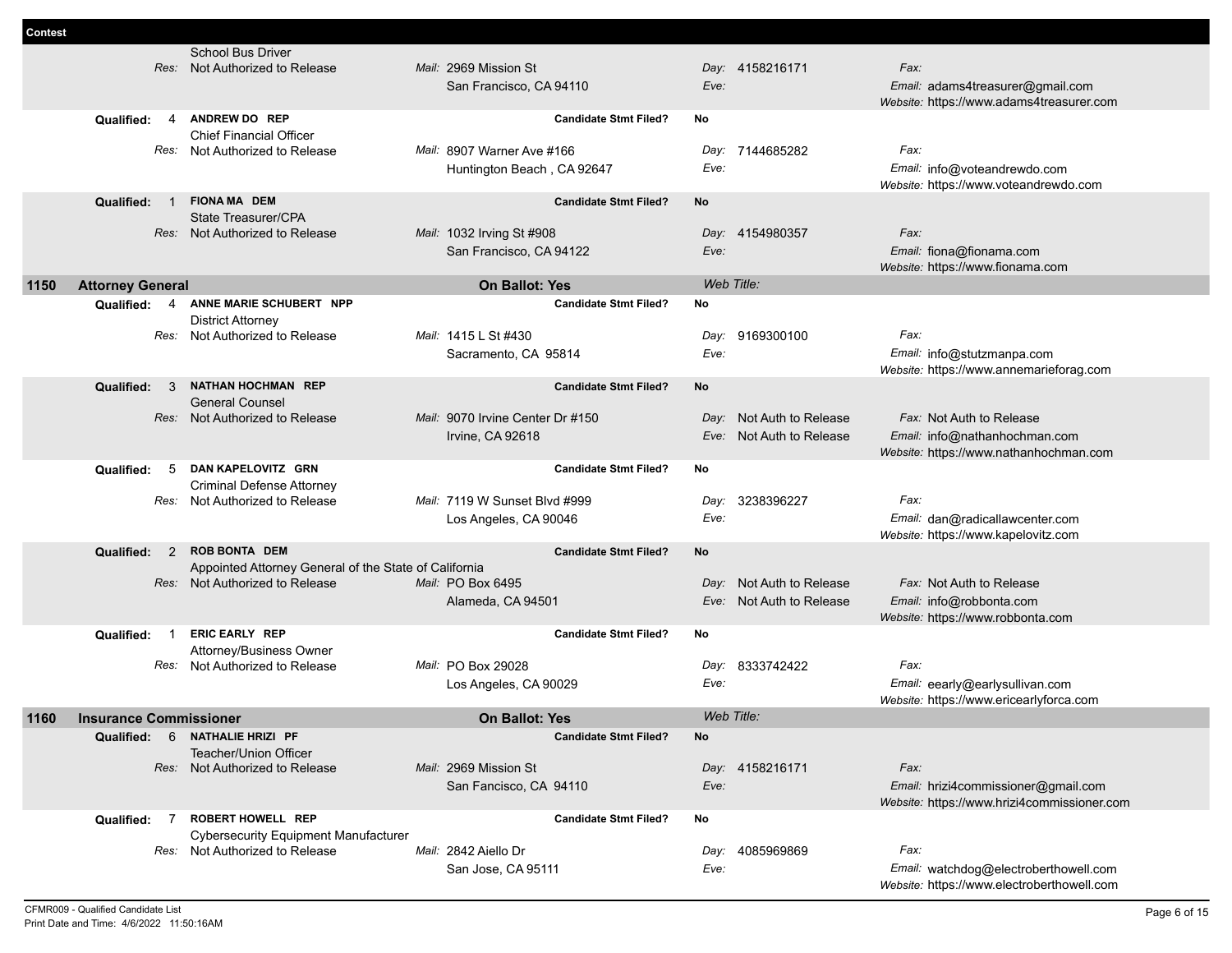| Contest |                                            |                                                                |                                           |              |                          |                                                               |
|---------|--------------------------------------------|----------------------------------------------------------------|-------------------------------------------|--------------|--------------------------|---------------------------------------------------------------|
|         | 9<br>Qualified:                            | <b>GREG CONLON REP</b><br>Businessman/CPA                      | <b>Candidate Stmt Filed?</b>              | <b>No</b>    |                          |                                                               |
|         |                                            | Res: Not Authorized to Release                                 | Mail: 43 Virginia Ln                      | Day:         | Not Auth to Release      | Fax: Not Auth to Release                                      |
|         |                                            |                                                                | Atherton, CA 94027                        | Eve:         | Not Auth to Release      | Email: conlonpg@msn.com                                       |
|         |                                            |                                                                |                                           |              |                          | Website: https://www.gregconlon.com/                          |
|         | 5<br>Qualified:                            | <b>VERONIKA FIMBRES GRN</b>                                    | <b>Candidate Stmt Filed?</b>              | No           |                          |                                                               |
|         | Res:                                       | <b>Nurse</b><br>Not Authorized to Release                      | Mail: 58 W Portal Ave #520                | Day:         | 4155249880               | Fax:                                                          |
|         |                                            |                                                                | San Francisco, CA 94127                   | Eve:         |                          | Email: veronika4ca@gmail.com                                  |
|         |                                            |                                                                |                                           |              |                          | Website: https://www.veronika4ca.com                          |
|         | 2<br>Qualified:                            | RICARDO LARA DEM                                               | <b>Candidate Stmt Filed?</b>              | <b>No</b>    |                          |                                                               |
|         |                                            | Insurance Commissioner                                         |                                           |              |                          |                                                               |
|         |                                            | Res: Not Authorized to Release                                 | Mail: 5445 Madison Ave                    |              | Day: 2132939546          | Fax:                                                          |
|         |                                            |                                                                | Sacramento, CA 95841                      | Eve:         |                          | Email: info@ricardolara.com                                   |
|         |                                            | <b>MARC LEVINE DEM</b>                                         |                                           | No           |                          | Website: https://www.ricardolara.com                          |
|         | Qualified:                                 | Member, California State Assembly                              | <b>Candidate Stmt Filed?</b>              |              |                          |                                                               |
|         | Res:                                       | Not Authorized to Release                                      | Mail: PO Box 150084                       | Day:         | 4154886051               | Fax:                                                          |
|         |                                            |                                                                | San Rafael, CA 94915                      | Eve:         |                          | Email: team@marclevine.org                                    |
|         |                                            |                                                                |                                           |              |                          | Not Authorized to Release                                     |
|         | Qualified:<br>$\overline{4}$               | VINSON EUGENE ALLEN DEM                                        | <b>Candidate Stmt Filed?</b>              | No           |                          |                                                               |
|         |                                            | <b>Medical Doctor/Businessman</b>                              |                                           |              |                          |                                                               |
|         |                                            | Res: Not Authorized to Release                                 | Mail: 701 E 28 St #401                    |              | Day: Not Auth to Release | Fax: Not Auth to Release                                      |
|         |                                            |                                                                | Long Beach, CA 90806                      | Eve:         | Not Auth to Release      | Email: Not Authorized to Release<br>Not Authorized to Release |
|         | Qualified:<br>3                            | JASPER "JAY" JACKSON DEM                                       | <b>Candidate Stmt Filed?</b>              | No           |                          |                                                               |
|         |                                            | Paralegal                                                      |                                           |              |                          |                                                               |
|         | Res:                                       | Not Authorized to Release                                      | <i>Mail:</i> 1930 Wilshire Blyd #1004     | Day:         | 2133831320               | Fax: 2133831388                                               |
|         |                                            |                                                                | Los Angeles, CA 90057                     | Eve:         |                          | Email: bmwjay@aol.com                                         |
|         |                                            |                                                                |                                           |              |                          | Website: Not Authorized to Release                            |
|         | Qualified:<br>8                            | <b>ROBERT J. MOLNAR NPP</b><br>Healthcare Advocate/Businessman | <b>Candidate Stmt Filed?</b>              | <b>No</b>    |                          |                                                               |
|         |                                            | Res: Not Authorized to Release                                 | Mail: 18354 Vanderbilt Dr                 |              | Day: Not Auth to Release | Fax: Not Auth to Release                                      |
|         |                                            |                                                                | Saratoga, CA 95070                        |              | Eve: Not Auth to Release | Email: robrtmolnar@gmail.com                                  |
|         |                                            |                                                                |                                           |              |                          | Not Authorized to Release                                     |
| 1170    | <b>Board of Equalization, 2nd District</b> |                                                                | <b>On Ballot: Yes</b>                     |              | Web Title: 2nd District  |                                                               |
|         |                                            |                                                                |                                           |              |                          |                                                               |
|         | Qualified: 1                               | SALLY J. LIEBER DEM                                            | <b>Candidate Stmt Filed?</b>              | <b>No</b>    |                          |                                                               |
|         |                                            | Councilwoman/Environmental Advocate                            |                                           |              |                          |                                                               |
|         | Res:                                       | Not Authorized to Release                                      | Mail: 333 W San Carlos Ste 600            | Day:         | 4085915340               | Fax:                                                          |
|         |                                            |                                                                | San Jose, CA 95157                        | Eve:         |                          | Email: 2022@sallylieber.org                                   |
|         |                                            |                                                                |                                           |              |                          | Website: https://www.sallylieber.org                          |
|         | Qualified:<br>3                            | MICHELA ALIOTO-PIER DEM<br><b>Small Business Owner</b>         | <b>Candidate Stmt Filed?</b>              | No           |                          |                                                               |
|         |                                            | Res: Not Authorized to Release                                 | Mail: 150 Post St #405                    |              | Day: Not Auth to Release | Fax: Not Auth to Release                                      |
|         |                                            |                                                                | San Francisco, CA 94108                   |              | Eve: Not Auth to Release | Email: aliotopierboe@gmail.com                                |
|         |                                            |                                                                |                                           |              |                          | Website: https://www.michelaaliotopier.com                    |
|         | <b>Qualified:</b><br>2                     | PETER COE VERBICA REP                                          | <b>Candidate Stmt Filed?</b>              | No           |                          |                                                               |
|         |                                            | <b>Investment Advisor</b>                                      |                                           |              |                          |                                                               |
|         | Res:                                       | Not Authorized to Release                                      | Mail: 160 Lakeview Dr<br>Felton, CA 95018 | Day:<br>Eve: | (408)832-3030            | Fax: (408)832-3030<br>Email: Not Authorized to Release        |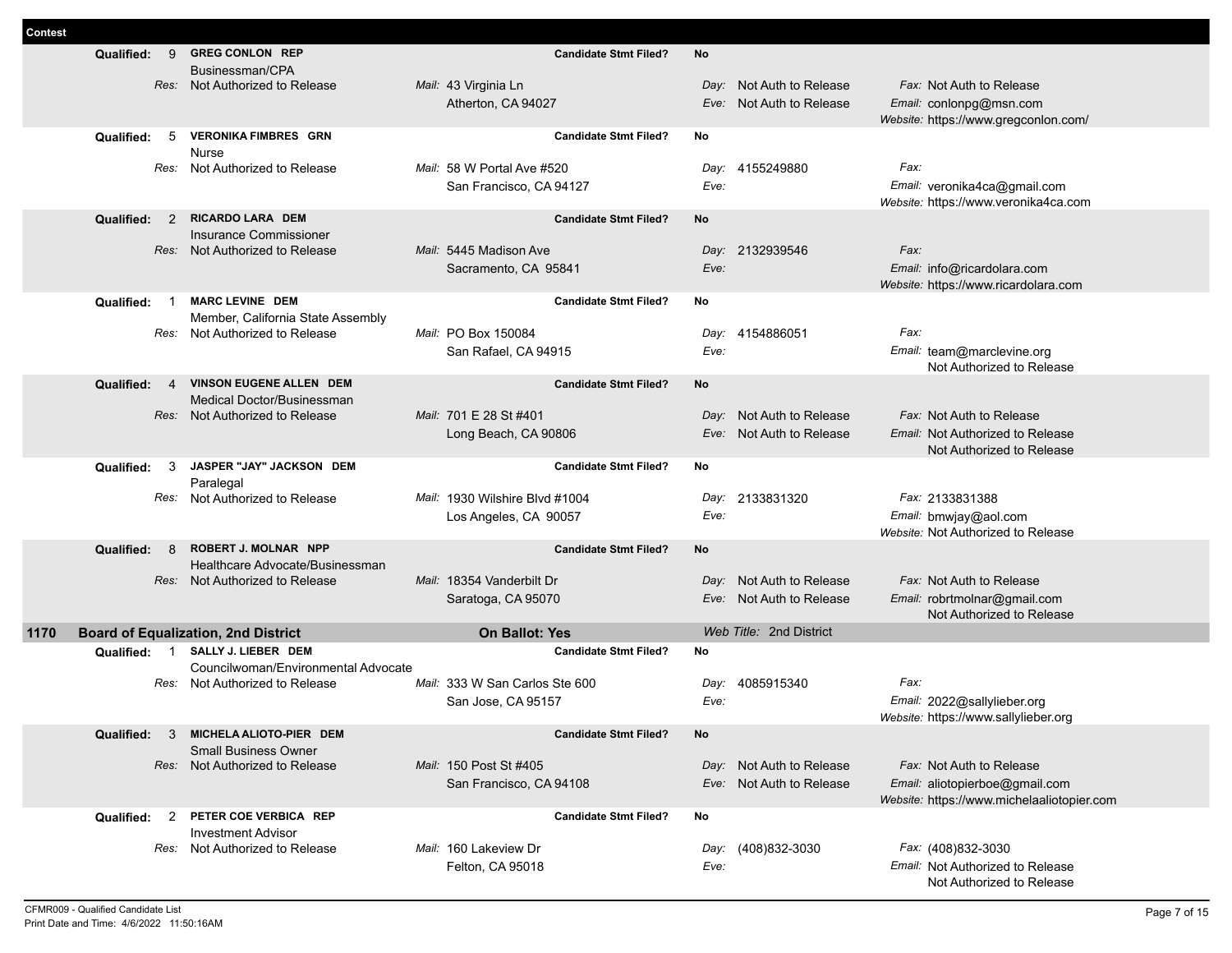| Contest |                              |                                                                                                   |                                                                               |              |                                                      |                                                                                                        |
|---------|------------------------------|---------------------------------------------------------------------------------------------------|-------------------------------------------------------------------------------|--------------|------------------------------------------------------|--------------------------------------------------------------------------------------------------------|
| 1180    | <b>United States Senator</b> |                                                                                                   | <b>On Ballot: Yes</b>                                                         |              | Web Title: United States Senator                     |                                                                                                        |
|         |                              | Qualified: 14 CHUCK SMITH REP<br><b>Retired Law Enforcement</b><br>Res: Not Authorized to Release | <b>Candidate Stmt Filed?</b><br>Mail: 3509 Yorktown Dr<br>Yuba City, CA 95993 | No<br>Eve:   | Day: 2792035982                                      | Fax:<br>Email: chucksmith4ussenate@gmail.com<br>Website: https://www.chucksmithforussenate.com         |
|         | -11<br>Qualified:            | JOHN THOMPSON PARKER PF                                                                           | <b>Candidate Stmt Filed?</b>                                                  | No           |                                                      |                                                                                                        |
|         |                              | Social Justice Advocate<br>Res: Not Authorized to Release                                         | Mail: 5278 W Pico Blvd<br>Los Angeles, CA 90019                               | Day:<br>Eve: | (323)899-2003                                        | Fax:<br>Email: johnthompsonparker@gmail.com<br>Website: https://www.johnparkerforussenate.org          |
|         | Qualified:<br>5              | ALEX PADILLA DEM                                                                                  | <b>Candidate Stmt Filed?</b>                                                  | No           |                                                      |                                                                                                        |
|         |                              | Appointed United States Senator<br>Res: Not Authorized to Release                                 | Mail: 777 S Figueroa St Ste 4050<br>Los Angeles, CA 90017                     | Eve:         | Day: 2133426869                                      | Fax:<br>Email: info@alex-padilla.com<br>Website: https://www.alex-padilla.com                          |
|         |                              | Qualified: 22 ENRIQUE PETRIS REP                                                                  | <b>Candidate Stmt Filed?</b>                                                  | No           |                                                      |                                                                                                        |
|         |                              | Businessman/Investor<br>Res: Not Authorized to Release                                            | Mail: 1010 Azalea St<br>Oxnard, CA 93036                                      | Day:<br>Eve: | Not Auth to Release<br>Not Auth to Release           | Fax: Not Auth to Release<br>Email: enrique.petris@yahoo.com<br>Not Authorized to Release               |
|         | Qualified:<br>3              | OBAIDUL HUQ PIRJADA DEM                                                                           | <b>Candidate Stmt Filed?</b>                                                  | No           |                                                      |                                                                                                        |
|         |                              | Attorney<br>Res: Not Authorized to Release                                                        | Mail: 38 Zabila St<br>Rancho Mission Viejo, CA 92694                          | Eve:         | Day: 9492925257                                      | Fax:<br>Email: obaidul.pirjada@gmail.com<br>Website: https://sites.google.com/view/Obaidul-hug-pirjada |
|         | Qualified:<br>19             | DOUGLAS HOWARD PIERCE DEM                                                                         | <b>Candidate Stmt Filed?</b>                                                  | No           |                                                      |                                                                                                        |
|         |                              | Missing Children's Advocate<br>Res: Not Authorized to Release                                     | Mail: PO Box 17814<br>Beverly Hills, CA 90209                                 | Day:<br>Eve: | 2024243469                                           | Fax:<br>Email: piercesenate@pm.me<br>Website: https://www.piercesenate.com                             |
|         | Qualified: 21                | <b>MYRON L. HALL REP</b>                                                                          | <b>Candidate Stmt Filed?</b>                                                  | No           |                                                      |                                                                                                        |
|         | Res:                         | Podiatric Physician<br>Not Authorized to Release                                                  | Mail: PO Box 1531                                                             |              | Day: (424)294-4994                                   | Fax:                                                                                                   |
|         |                              |                                                                                                   | Beverly Hills, CA 90213                                                       | Eve:         |                                                      | Email: info@drhallforsenate.com<br>Website: http://www.drhallforsenate.com                             |
|         | 24<br>Qualified:             | TIMOTHY J URSICH DEM<br>Doctor                                                                    | <b>Candidate Stmt Filed?</b>                                                  | No           |                                                      |                                                                                                        |
|         | Res:                         | Not Authorized to Release                                                                         | Mail: 28633 S Western Ave Ste 200<br>Rancho Palos Verdes, CA 90275            | Day:<br>Eve: | Not Auth to Release<br>Not Auth to Release           | Fax: Not Auth to Release<br>Email: timjr@marinasportsmed.com<br>Not Authorized to Release              |
|         |                              | Qualified: 15 JAMES "HENK" CONN GRN                                                               | <b>Candidate Stmt Filed?</b>                                                  | No           |                                                      |                                                                                                        |
|         |                              | Teacher<br>Res: Not Authorized to Release                                                         | Mail: 2303 Summer St #3<br>Eureka, CA 95501                                   |              | Day: Not Auth to Release<br>Eve: Not Auth to Release | Fax: Not Auth to Release<br>Email: Not Authorized to Release<br>Not Authorized to Release              |
|         |                              | Qualified: 10 DON J. GRUNDMANN NPP<br>Doctor of Chiropractic                                      | <b>Candidate Stmt Filed?</b>                                                  | No           |                                                      |                                                                                                        |
|         |                              | Res: Not Authorized to Release                                                                    | Mail: 2010 El Camino Real #351<br>Santa Clara, CA 95050                       | Eve:         | Day: 5108956789                                      | Fax:<br>Email: stoptheirs@hotmail.com<br>Website: https://www.fight-the-power.org                      |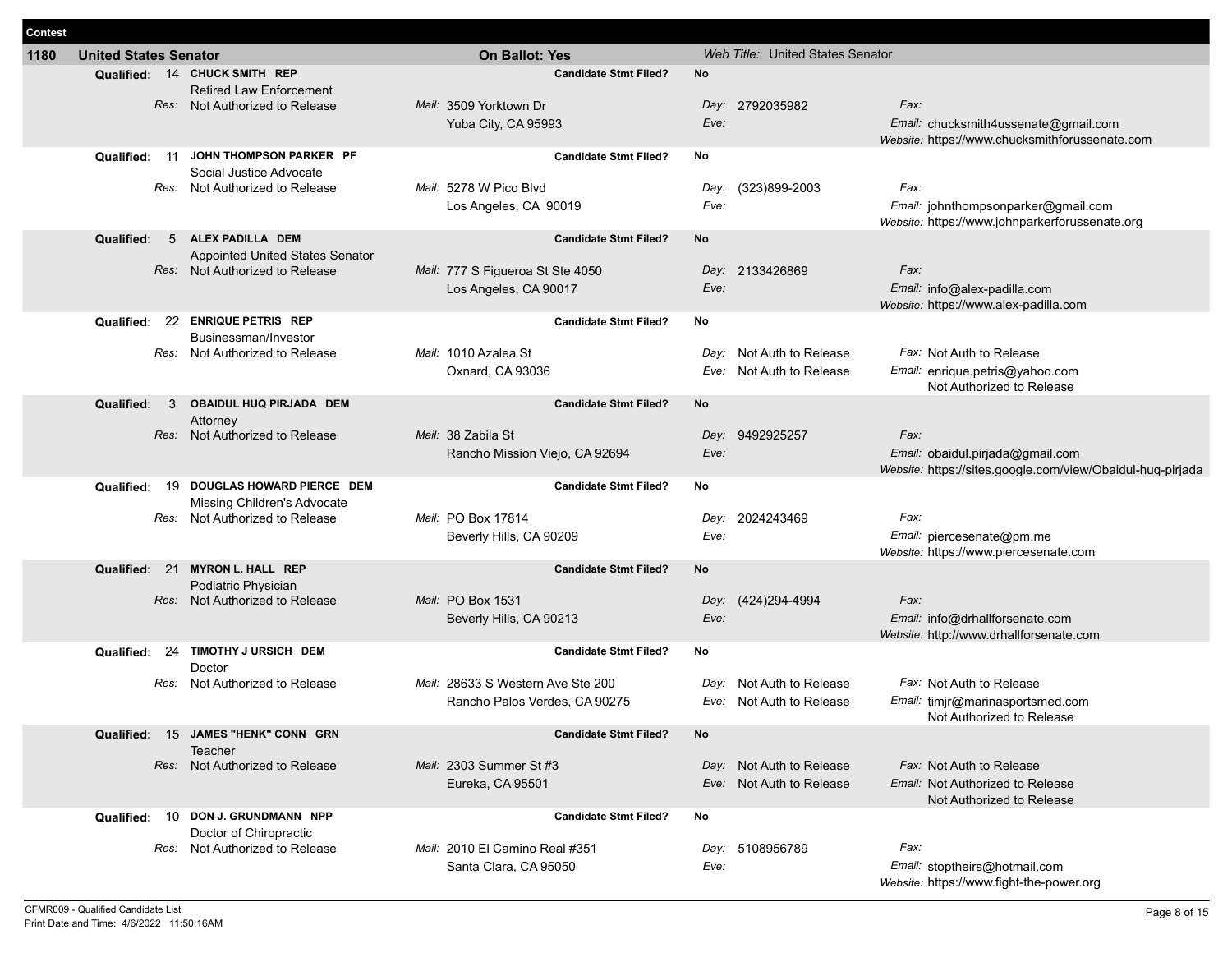| Contest |                   |                |                                                                                    |                                                         |              |                          |                                                                                                 |
|---------|-------------------|----------------|------------------------------------------------------------------------------------|---------------------------------------------------------|--------------|--------------------------|-------------------------------------------------------------------------------------------------|
|         | Qualified:        | $\overline{7}$ | <b>ELEANOR GARCIA NPP</b><br><b>Industrial Worker</b>                              | <b>Candidate Stmt Filed?</b>                            | No           |                          |                                                                                                 |
|         |                   |                | Res: Not Authorized to Release                                                     | Mail: 2826 S Vermont Ave Ste 1                          | Day:         | (323)643-4968            | Fax:                                                                                            |
|         |                   |                |                                                                                    | Los Angeles, CA 90007                                   | Eve:         |                          | Email: socialistworkers2022campaign@gmail.com<br>Not Authorized to Release                      |
|         |                   |                | Qualified: 12 ROBERT GEORGE LUCERO, JR REP<br><b>Executive Business Consultant</b> | <b>Candidate Stmt Filed?</b>                            | No           |                          |                                                                                                 |
|         |                   |                | Res: Not Authorized to Release                                                     | Mail: PO Box 1183                                       | Day:         | 6263797467               | Fax:                                                                                            |
|         |                   |                |                                                                                    | Culver City, CA 90232                                   | Eve:         |                          | Email: robert@lucero4ca.com<br>Website: https://www.lucero4ca.com                               |
|         |                   |                | Qualified: 17 SARAH SUN LIEW REP<br>Entrepreneur/Non-Profit Director               | <b>Candidate Stmt Filed?</b>                            | No           |                          |                                                                                                 |
|         |                   |                | Res: Not Authorized to Release                                                     | Mail: PO Box 3872                                       |              | Day: Not Auth to Release | Fax: Not Auth to Release                                                                        |
|         |                   |                |                                                                                    | Beverly Hills, CA 90212                                 |              | Eve: Not Auth to Release | Email: info@drsarahliewforcongress.com<br>Website: https://www.sarahsenator.org                 |
|         |                   |                | Qualified: 18 DAPHNE BRADFORD NPP<br><b>Education Consultant</b>                   | <b>Candidate Stmt Filed?</b>                            | No           |                          |                                                                                                 |
|         |                   |                | Res: Not Authorized to Release                                                     | Mail: 6709 La Tiiera Blvd #316                          | Day:         | Not Auth to Release      | Fax: Not Auth to Release                                                                        |
|         |                   |                |                                                                                    | Los Angeles, CA 90045                                   | Eve:         | Not Auth to Release      | Email: senator22@daphnebradford.com<br>Website: https://www.daphnebradford.com                  |
|         | Qualified:        | - 9            | JAMES P. BRADLEY REP<br><b>CEO/Business Owner</b>                                  | <b>Candidate Stmt Filed?</b>                            | No           |                          |                                                                                                 |
|         |                   |                | Res: Not Authorized to Release                                                     | Mail: 30902 Club House Dr #16E                          |              | Day: (855) 572-4736      | Fax:                                                                                            |
|         |                   |                |                                                                                    | Laguna Niguel, CA 92677                                 | Eve:         |                          | Email: info@bradleysenate.com<br>Website: https://www.bradleysenate.com                         |
|         | Qualified:        | $\overline{1}$ | AKINYEMI AGBEDE DEM<br>Mathematician                                               | <b>Candidate Stmt Filed?</b>                            | No           |                          |                                                                                                 |
|         |                   | Res:           | Not Authorized to Release                                                          | Mail: 1439 N Highland Ave #254<br>Los Angeles, CA 90028 | Day:<br>Eve: | (213)509-7673            | Fax:<br>Email: yemibode@hotmail.com<br>Website: https://www.drakinyemiagbedeforunitedstatessena |
|         |                   |                | Qualified: 23 JON ELIST REP                                                        | <b>Candidate Stmt Filed?</b>                            | No           |                          |                                                                                                 |
|         |                   |                | <b>Small Business Owner</b><br>Res: Not Authorized to Release                      | Mail: 3843 S Bristol St #604                            |              | Day: (714)540-2295       | Fax: (714)540-0901                                                                              |
|         |                   |                |                                                                                    | Santa Ana, CA 92704                                     | Eve:         |                          | Email: info@elistforsenate.com                                                                  |
|         |                   |                |                                                                                    |                                                         |              |                          | Website: https://www.elistforsenate.com                                                         |
|         | Qualified:        |                | 16 PAMELA ELIZONDO GRN<br>Marijuana Plastic Entrepreneur                           | <b>Candidate Stmt Filed?</b>                            | No           |                          |                                                                                                 |
|         |                   |                | Res: Not Authorized to Release                                                     | Mail: PO Box 104                                        | Day:         | 7073541498               | Fax:                                                                                            |
|         |                   |                |                                                                                    | Laytonville, CA 95454                                   | Eve:         |                          | Email: pamelizondo@hotmail.com<br>Not Authorized to Release                                     |
|         |                   |                | Qualified: 20 DAN O'DOWD DEM<br>(No Ballot Designation)                            | <b>Candidate Stmt Filed?</b>                            | No           |                          |                                                                                                 |
|         |                   |                | Res: Not Authorized to Release                                                     | Mail: 30 West Sola St                                   |              | Day: Not Auth to Release | Fax: Not Auth to Release                                                                        |
|         |                   |                |                                                                                    | Santa Barbara, CA 93101                                 |              | Eve: Not Auth to Release | Email: Not Authorized to Release<br>Not Authorized to Release                                   |
|         | Qualified: 8      |                | <b>CORDIE WILLIAMS REP</b><br>Doctor/Business Owner                                | <b>Candidate Stmt Filed?</b>                            | No           |                          |                                                                                                 |
|         |                   |                | Res: Not Authorized to Release                                                     | Mail: 1818 Marron Rd #103                               | Day:         | Not Auth to Release      | Fax: Not Auth to Release                                                                        |
|         |                   |                |                                                                                    | Carlsbad, CA 92008                                      | Eve:         | Not Auth to Release      | Email: cordie@cordie4senate.com<br>Website: https://www.cordie4senate.com                       |
|         | <b>Qualified:</b> | -6             | <b>DEON D. JENKINS NPP</b>                                                         | <b>Candidate Stmt Filed?</b>                            | No           |                          |                                                                                                 |
|         |                   |                |                                                                                    |                                                         |              |                          |                                                                                                 |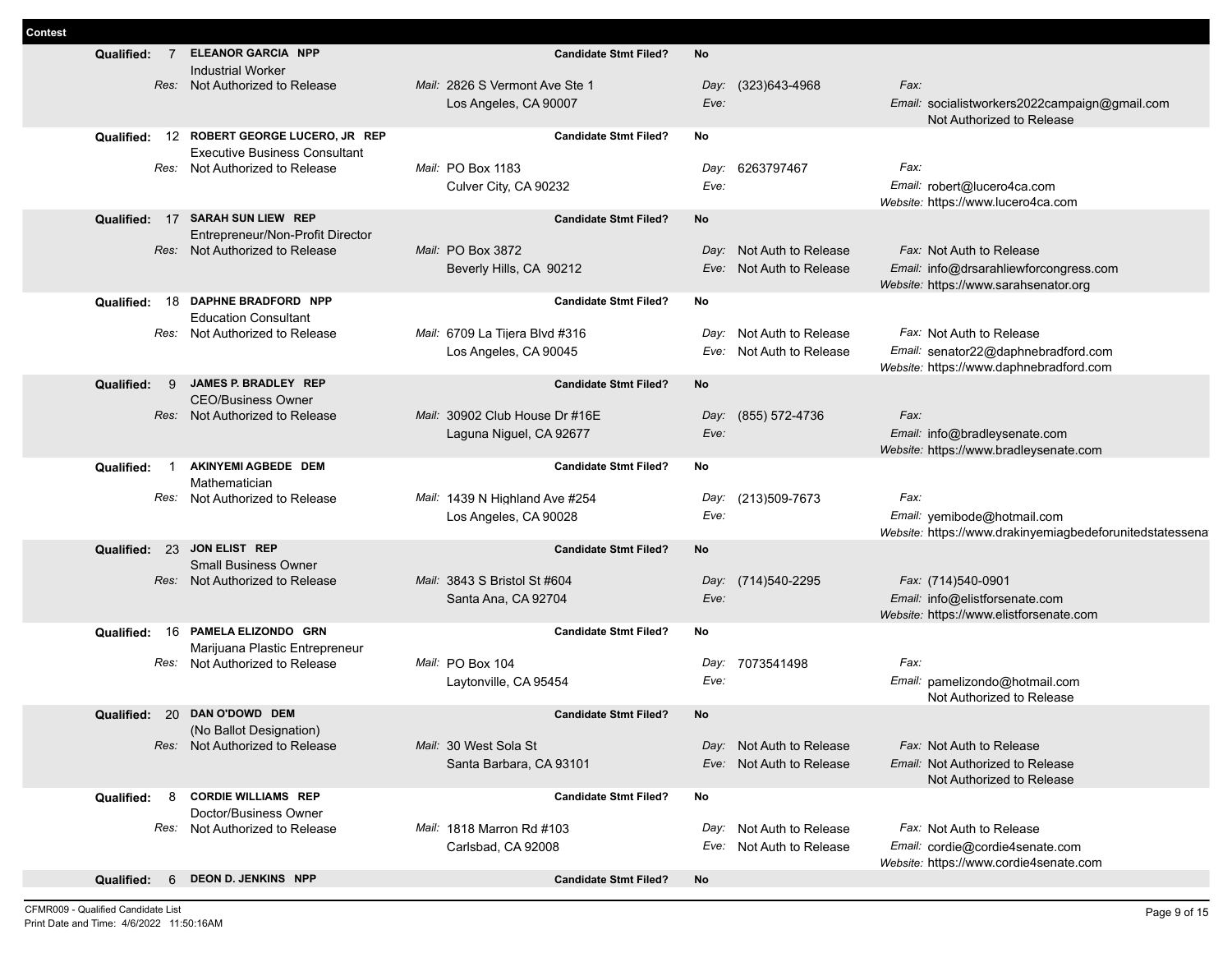| <b>Contest</b> |            |                |                                                        |                                   |                              |              |                                                 |      |                                                                         |
|----------------|------------|----------------|--------------------------------------------------------|-----------------------------------|------------------------------|--------------|-------------------------------------------------|------|-------------------------------------------------------------------------|
|                |            |                | (No Ballot Designation)                                |                                   |                              |              |                                                 |      |                                                                         |
|                |            |                | Res: Not Authorized to Release                         | Mail: PO Box 2238                 |                              | Day:         | Not Auth to Release                             |      | Fax: Not Auth to Release                                                |
|                |            |                |                                                        | Fairfield, CA 94533               |                              | Eve:         | Not Auth to Release                             |      | Email: Not Authorized to Release                                        |
|                |            |                |                                                        |                                   |                              |              |                                                 |      | Not Authorized to Release                                               |
|                | Qualified: | 13             | <b>CARLOS GUILLERMO TAPIA REP</b>                      |                                   | <b>Candidate Stmt Filed?</b> | No           |                                                 |      |                                                                         |
|                |            |                | <b>Business Owner/Realtor</b>                          |                                   |                              |              |                                                 |      |                                                                         |
|                |            |                | Res: Not Authorized to Release                         | Mail: 330 Palomar St #A5          |                              | Day:         | Not Auth to Release                             |      | Fax: Not Auth to Release                                                |
|                |            |                |                                                        | Chula Vista, CA 91911             |                              |              | Eve: Not Auth to Release                        |      | Email: Not Authorized to Release                                        |
|                |            |                |                                                        |                                   |                              |              |                                                 |      | Not Authorized to Release                                               |
|                | Qualified: | 2              | <b>MARK P. MEUSER REP</b>                              |                                   | <b>Candidate Stmt Filed?</b> | <b>No</b>    |                                                 |      |                                                                         |
|                |            |                | <b>Constitutional Attorney</b>                         |                                   |                              |              |                                                 |      |                                                                         |
|                |            |                | Res: Not Authorized to Release                         | Mail: 9070 Irvine Center Dr #150  |                              |              | Day: 2097638737                                 | Fax: |                                                                         |
|                |            |                |                                                        | Irvine, CA 92618                  |                              | Eve:         |                                                 |      | Email: contact@markmeuser.com                                           |
|                |            |                |                                                        |                                   |                              |              |                                                 |      | Website: https://www.markmeuser.com                                     |
| 1195           |            |                | <b>United States Senator (Partial Term)</b>            | <b>On Ballot: Yes</b>             |                              |              | Web Title: United States Senator (Partial Term) |      |                                                                         |
|                | Qualified: |                | 3 ALEX PADILLA DEM                                     |                                   | <b>Candidate Stmt Filed?</b> | No           |                                                 |      |                                                                         |
|                |            |                | <b>Appointed United States Senator</b>                 |                                   |                              |              |                                                 |      |                                                                         |
|                |            |                | Res: Not Authorized to Release                         | Mail: 777 S Figueroa St Ste 4050  |                              | Day:         | 2133426869                                      | Fax: |                                                                         |
|                |            |                |                                                        | Los Angeles, CA 90017             |                              | Eve:         |                                                 |      | Email: info@alex-padilla.com                                            |
|                |            |                | <b>MYRON L. HALL REP</b>                               |                                   |                              |              |                                                 |      | Website: https://www.alex-padilla.com                                   |
|                | Qualified: | 9              |                                                        |                                   | <b>Candidate Stmt Filed?</b> | No           |                                                 |      |                                                                         |
|                |            |                | Podiatric Physician<br>Res: Not Authorized to Release  | Mail: PO Box 1531                 |                              |              | Day: (424)294-4994                              | Fax: |                                                                         |
|                |            |                |                                                        | Beverly Hills, CA 90213           |                              | Eve:         |                                                 |      | Email: info@drhallforsenate.com                                         |
|                |            |                |                                                        |                                   |                              |              |                                                 |      | Website: http://www.drhallforsenate.com                                 |
|                | Qualified: | 8              | TIMOTHY URSICH JR. DEM                                 |                                   | <b>Candidate Stmt Filed?</b> | No           |                                                 |      |                                                                         |
|                |            |                | Doctor                                                 |                                   |                              |              |                                                 |      |                                                                         |
|                |            |                | Res: Not Authorized to Release                         | Mail: 28633 S Western Ave Ste 200 |                              | Day:         | Not Auth to Release                             |      | Fax: Not Auth to Release                                                |
|                |            |                |                                                        | Rancho Palos Verdes, CA 90275     |                              | Eve:         | Not Auth to Release                             |      | Email: timjr@marinassportsmed.com                                       |
|                |            |                |                                                        |                                   |                              |              |                                                 |      | Not Authorized to Release                                               |
|                | Qualified: | 5              | DAPHNE BRADFORD NPP                                    |                                   | <b>Candidate Stmt Filed?</b> | No           |                                                 |      |                                                                         |
|                |            |                | <b>Education Consultant</b>                            |                                   |                              |              |                                                 |      |                                                                         |
|                |            |                | Res: Not Authorized to Release                         | Mail: 6709 La Tijera Blvd #316    |                              |              | Day: 3233507878                                 | Fax: |                                                                         |
|                |            |                |                                                        | Los Angeles, CA 90045             |                              | Eve:         |                                                 |      | Email: senator22@daphnebradford.com                                     |
|                |            |                |                                                        |                                   |                              |              |                                                 |      | Website: https://www.daphnebradford.com                                 |
|                | Qualified: | 4              | JAMES P. BRADLEY REP                                   |                                   | <b>Candidate Stmt Filed?</b> | No           |                                                 |      |                                                                         |
|                |            | Res:           | <b>CEO/Business Owner</b><br>Not Authorized to Release | Mail: 30902 Club House Dr #16E    |                              |              | (855) 572-4736                                  | Fax: |                                                                         |
|                |            |                |                                                        |                                   |                              | Day:<br>Eve: |                                                 |      |                                                                         |
|                |            |                |                                                        | Laguna Niguel, CA 92677           |                              |              |                                                 |      | Email: info@bradleysenate.com<br>Website: https://www.bradleysenate.com |
|                | Qualified: | $\overline{7}$ | <b>JON ELIST REP</b>                                   |                                   | <b>Candidate Stmt Filed?</b> | <b>No</b>    |                                                 |      |                                                                         |
|                |            |                | <b>Small Business Owner</b>                            |                                   |                              |              |                                                 |      |                                                                         |
|                |            |                | Res: Not Authorized to Release                         | Mail: 3843 S Bristol St #604      |                              |              | Day: (714)540-2295                              |      | Fax: (714)540-0901                                                      |
|                |            |                |                                                        | Santa Ana, CA 92704               |                              | Eve:         |                                                 |      | Email: info@elistforsenate.com                                          |
|                |            |                |                                                        |                                   |                              |              |                                                 |      | Website: https://www.elistforsenate.com                                 |
|                | Qualified: | 6              | DAN O'DOWD DEM                                         |                                   | <b>Candidate Stmt Filed?</b> | No           |                                                 |      |                                                                         |
|                |            |                | (No Ballot Designation)                                |                                   |                              |              |                                                 |      |                                                                         |
|                |            |                | Res: Not Authorized to Release                         | Mail: 30 West Sola St             |                              | Day:         | Not Auth to Release                             |      | Fax: Not Auth to Release                                                |
|                |            |                |                                                        | Santa Barbara, CA 93101           |                              |              | Eve: Not Auth to Release                        |      | Email: Not Authorized to Release                                        |
|                |            |                |                                                        |                                   |                              |              |                                                 |      | Not Authorized to Release                                               |
|                | Qualified: | -1             | <b>MARK P. MEUSER REP</b>                              |                                   | <b>Candidate Stmt Filed?</b> | No           |                                                 |      |                                                                         |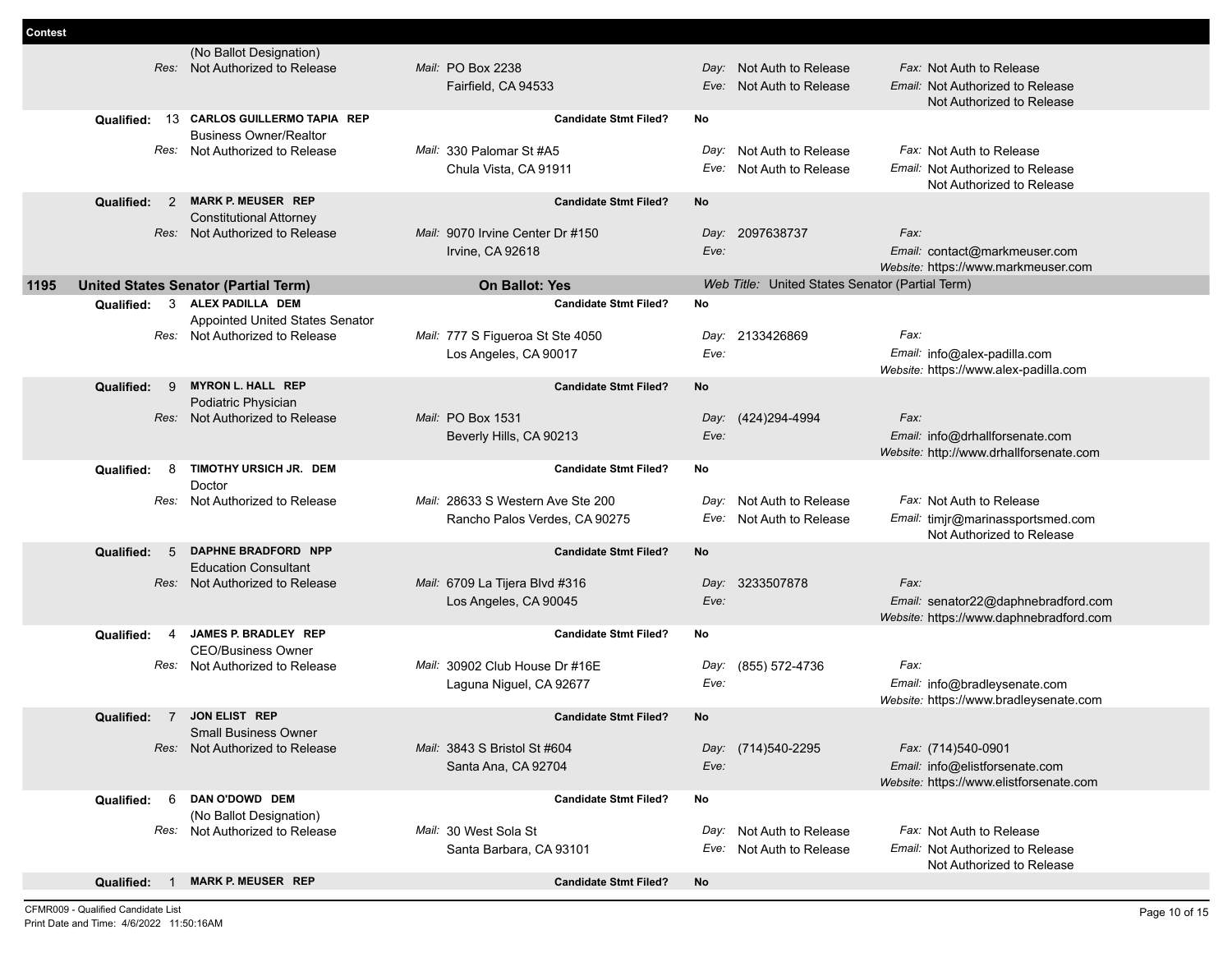|      |                              | <b>Constitutional Attorney</b>                                                |                                                       |                 |                          |                                                                         |
|------|------------------------------|-------------------------------------------------------------------------------|-------------------------------------------------------|-----------------|--------------------------|-------------------------------------------------------------------------|
|      |                              | Res: Not Authorized to Release                                                | Mail: 9070 Irvine Center Dr #150                      |                 | Day: 2097638737          | Fax:                                                                    |
|      |                              |                                                                               | Irvine, CA 92618                                      | Eve:            |                          | Email: contact@markmeuser.com                                           |
|      |                              |                                                                               |                                                       |                 |                          | Website: https://www.markmeuser.com                                     |
| 1198 |                              | <b>Member of Congress, 19th District</b>                                      | <b>On Ballot: Yes</b>                                 |                 | Web Title: 19th District |                                                                         |
|      |                              | Qualified: 1 JIMMY PANETTA DEM                                                | <b>Candidate Stmt Filed?</b>                          | No              |                          |                                                                         |
|      |                              | United States Representative                                                  |                                                       |                 |                          |                                                                         |
|      | Res:                         | Not Authorized to Release                                                     | Mail: PO Box 103                                      | Day:            | 8312387742               | Fax:                                                                    |
|      |                              |                                                                               | Carmel Valley, CA 93924                               | Eve:            |                          | Email: jimmypanettaforcongress@gmail.com                                |
|      | Qualified:<br>3              | <b>JEFF GORMAN REP</b>                                                        | <b>Candidate Stmt Filed?</b>                          | No              |                          | Website: https://www.jimmypanetta.com                                   |
|      |                              | <b>Small Business Owner</b>                                                   |                                                       |                 |                          |                                                                         |
|      |                              | Res: Not Authorized to Release                                                | Mail: 215 W Franklin St Ste 312                       |                 | Day: 8313752227          | Fax:                                                                    |
|      |                              |                                                                               | Monterey, CA 93940                                    | Eve:            |                          | Email: team@jeffforcongress.com                                         |
|      |                              |                                                                               |                                                       |                 |                          | Website: https://www.jeffforcongress.com                                |
|      | Qualified:<br>2              | <b>DALILA EPPERSON REP</b>                                                    | <b>Candidate Stmt Filed?</b>                          | No              |                          |                                                                         |
|      | Res:                         | Mom/Community Coordinator<br>Not Authorized to Release                        | Mail: PO Box 29                                       | Day:            | 8315316714               | Fax:                                                                    |
|      |                              |                                                                               | Marina, CA 93933                                      | Eve:            |                          | Email: freedom@dalilaforcongress.com                                    |
|      |                              |                                                                               |                                                       |                 |                          | Website: https://www.dalilaforcongress.com                              |
|      | Qualified:<br>$\overline{4}$ | <b>DOUGLAS DEITCH DEM</b>                                                     | <b>Candidate Stmt Filed?</b>                          | <b>No</b>       |                          |                                                                         |
|      |                              | Water Policy CEO                                                              |                                                       |                 |                          |                                                                         |
|      |                              | Res: Not Authorized to Release                                                | Mail: 540 Hudson Ln                                   | Day:            | 8318246699               | Fax:                                                                    |
|      |                              |                                                                               | Aptos, CA 95003                                       | Eve:            |                          | Email: doug@lawandorderliberal.com                                      |
|      |                              |                                                                               |                                                       |                 |                          | Website: https://www.douglasdeitch.democrat                             |
| 1200 |                              | <b>Member of Congress, 24th District</b>                                      | <b>On Ballot: Yes</b>                                 |                 | Web Title: 24th District |                                                                         |
|      | Qualified:<br>$\overline{1}$ | SALUD CARBAJAL DEM<br><b>Member of Congress</b>                               | <b>Candidate Stmt Filed?</b>                          | No              |                          |                                                                         |
|      |                              |                                                                               |                                                       |                 |                          |                                                                         |
|      |                              |                                                                               |                                                       |                 |                          |                                                                         |
|      | Res:                         | Not Authorized to Release                                                     | Mail: PO Box 1290                                     | Dav:            | Not Auth to Release      | Fax: Not Auth to Release                                                |
|      |                              |                                                                               | Santa Barbara, CA 93102                               | Eve:            | Not Auth to Release      | Email: info@saludcarbajal.com<br>Website: https://www.saludcarbajal.com |
|      | Qualified:<br>$\mathbf{3}$   | JEFF FRANKENFIELD NPP                                                         | <b>Candidate Stmt Filed?</b>                          | No              |                          |                                                                         |
|      |                              | <b>Global Accounts Director</b>                                               |                                                       |                 |                          |                                                                         |
|      |                              | Res: Not Authorized to Release                                                | Mail: 3463 State St #128                              | Day:            | 8056960043               | Fax:                                                                    |
|      |                              |                                                                               | Santa Barbara, CA 93105                               | Eve:            |                          | Email: info@jefffrankenfield.com                                        |
|      |                              |                                                                               |                                                       |                 |                          | Website: https://www.jefffrankenfield.com                               |
|      | $\overline{4}$<br>Qualified: | <b>BRAD ALLEN REP</b>                                                         | <b>Candidate Stmt Filed?</b>                          | No              |                          |                                                                         |
|      | Res:                         | (No Ballot Designation)<br>Not Authorized to Release                          | Mail: 1901 Ave of the Stars Ste 900                   | Day:            | Not Auth to Release      | Fax: Not Auth to Release                                                |
|      |                              |                                                                               | Los Angeles, CA 90067                                 |                 | Eve: Not Auth to Release | Email: Not Authorized to Release                                        |
|      |                              |                                                                               |                                                       |                 |                          | Not Authorized to Release                                               |
|      |                              | Qualified: 2 MICHELE R. WESLANDER QUAID NPP                                   | <b>Candidate Stmt Filed?</b>                          |                 |                          |                                                                         |
|      |                              | Entrepreneur/Coach/Educator                                                   |                                                       |                 |                          |                                                                         |
|      |                              | Res: Not Authorized to Release                                                | Mail: 5662 Calle Real #226                            |                 | Day: Not Auth to Release | Fax: Not Auth to Release                                                |
|      |                              |                                                                               | Goleta, CA 93117                                      |                 | Eve: Not Auth to Release | Email: Not Authorized to Release                                        |
| 1235 |                              |                                                                               |                                                       |                 | Web Title: 30th District | Website: https://www.mwq2022.com                                        |
|      |                              | Member of the State Assembly, 30th District<br>Qualified: 2 JOHN R. DRAKE DEM | <b>On Ballot: Yes</b><br><b>Candidate Stmt Filed?</b> | Yes - 3/11/2022 |                          |                                                                         |
|      |                              | <b>Housing Policy Director</b>                                                |                                                       |                 |                          |                                                                         |
|      |                              | Res: Not Authorized to Release                                                | Mail: 1418 Johnson Ave                                |                 | Day: (805) 794-7950      | Fax:                                                                    |

**Contest**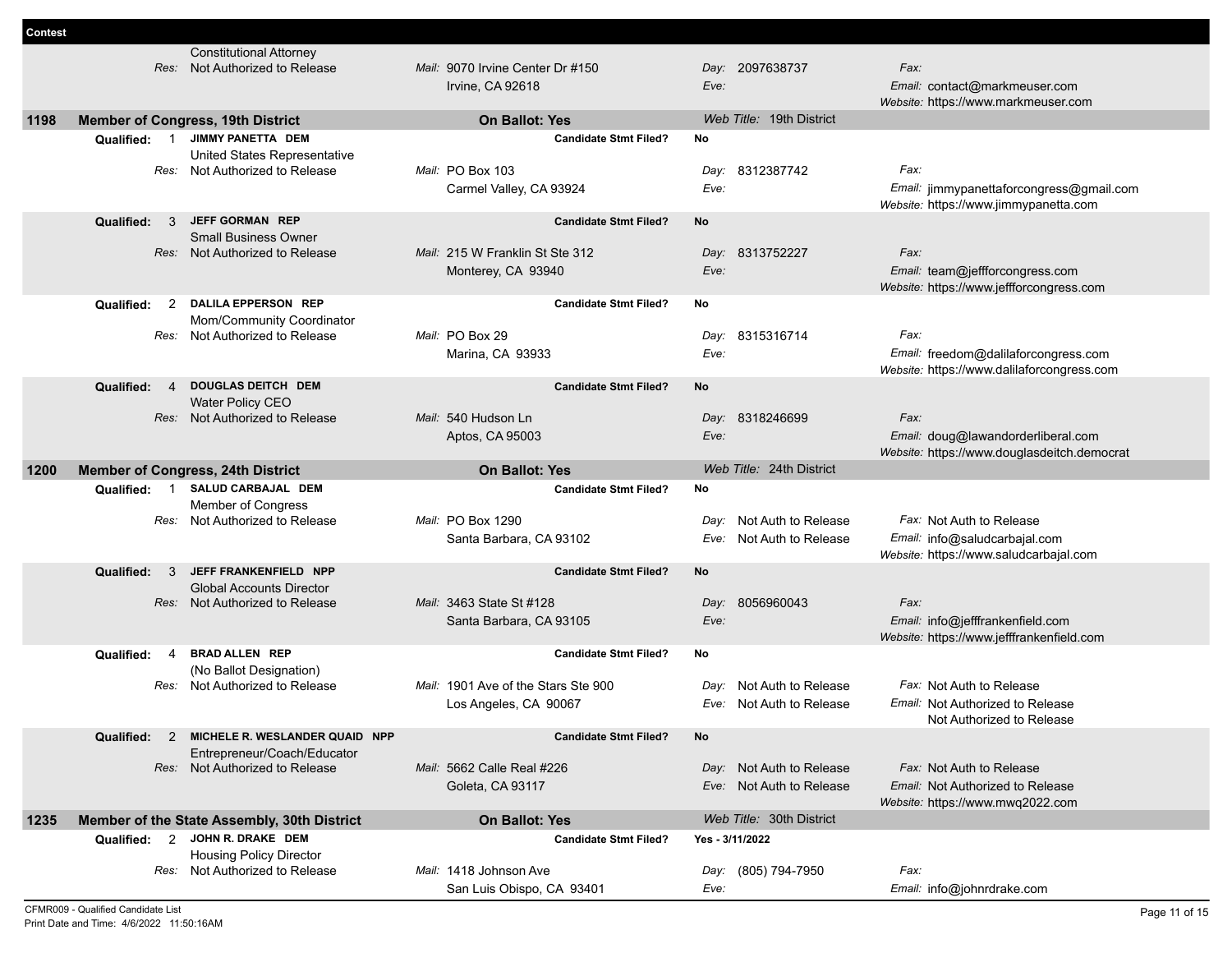|      |                              |                                                                     |                                 |                             | Website: https://www.electdrake.com                                        |
|------|------------------------------|---------------------------------------------------------------------|---------------------------------|-----------------------------|----------------------------------------------------------------------------|
|      | Qualified:                   | 5 ZOË G. CARTER DEM                                                 | <b>Candidate Stmt Filed?</b>    | No                          |                                                                            |
|      |                              | City Committeewoman/Businesswoman<br>Res: Not Authorized to Release | Mail: PO Box 1447               | Day: Not Auth to Release    | Fax: Not Auth to Release                                                   |
|      |                              |                                                                     | Monterey, CA 93942              | Eve: Not Auth to Release    | Email: info@electzoe.com                                                   |
|      |                              |                                                                     |                                 |                             | Website: https://www.electzoe.com                                          |
|      | Qualified:<br>$\overline{4}$ | <b>VICKI NOHRDEN REP</b>                                            | <b>Candidate Stmt Filed?</b>    | No                          |                                                                            |
|      |                              | Non-Profit Director/Educator                                        |                                 |                             |                                                                            |
|      | Res:                         | Not Authorized to Release                                           | Mail: PO Box 6181               | Not Auth to Release<br>Day: | Fax: Not Auth to Release                                                   |
|      |                              |                                                                     | Carmel, CA 93921                | Not Auth to Release<br>Eve: | Email: Not Authorized to Release                                           |
|      | $\mathbf{3}$<br>Qualified:   | <b>JON WIZARD DEM</b>                                               | <b>Candidate Stmt Filed?</b>    | No                          | Website: https://www.electvicki.com                                        |
|      |                              | Councilmember/Housing Policymaker                                   |                                 |                             |                                                                            |
|      |                              | Res: Not Authorized to Release                                      | Mail: PO Box 1232               | Day: 8312040777             | Fax:                                                                       |
|      |                              |                                                                     | Seaside, CA 93955               | Eve:                        | Email: jon@electwizard.com                                                 |
|      |                              |                                                                     |                                 |                             | Website: https://www.electwizard.com                                       |
|      | Qualified:<br>$\overline{1}$ | <b>DAWN ADDIS DEM</b>                                               | <b>Candidate Stmt Filed?</b>    | Yes - 3/08/2022             |                                                                            |
|      | Res:                         | City Councilmember/ Teacher<br>Not Authorized to Release            | Mail: 1241 Johnson Ave #207     | (805)749-3751<br>Day:       | Fax:                                                                       |
|      |                              |                                                                     | San Luis Obispo CA 93401        | Eve:                        | Email: dawn@dawnaddis.org                                                  |
|      |                              |                                                                     |                                 |                             | Website: https://www.dawnaddis.org                                         |
| 1250 |                              | Member of the State Assembly, 37th District                         | <b>On Ballot: Yes</b>           | Web Title: 37th District    |                                                                            |
|      | $\overline{2}$<br>Qualified: | <b>GREGG HART DEM</b>                                               | <b>Candidate Stmt Filed?</b>    | No                          |                                                                            |
|      |                              | Santa Barbara County Supervisor                                     |                                 |                             |                                                                            |
|      |                              | Res: Not Authorized to Release                                      | Mail: 226 E Canon Perdido St #D | Day: Not Auth to Release    | Fax: Not Auth to Release                                                   |
|      |                              |                                                                     | Santa Barbara, CA 93101         | Eve: Not Auth to Release    | Email: ghartforassembly@gmail.com<br>Website: http://www.gregghart.org     |
|      | Qualified:<br>-1             | <b>BRUCE WALLACH DEM</b>                                            | <b>Candidate Stmt Filed?</b>    | No                          |                                                                            |
|      |                              | Writer                                                              |                                 |                             |                                                                            |
|      | Res:                         | Not Authorized to Release                                           | Mail: 35 Dearborn PI #53        | Not Auth to Release<br>Day: | Fax: Not Auth to Release                                                   |
|      |                              |                                                                     | Goleta, CA 93117                | Not Auth to Release<br>Eve: | Email: wallachb571@gmail.com                                               |
|      | Qualified:<br>-3             | <b>MIKE STOKER REP</b>                                              | <b>Candidate Stmt Filed?</b>    | No                          | Not Authorized to Release                                                  |
|      |                              | Small Businessman                                                   |                                 |                             |                                                                            |
|      |                              | Res: Not Authorized to Release                                      | Mail: 2151 S College Dr #101    | Day: 8057089100             | Fax:                                                                       |
|      |                              |                                                                     | Santa Maria, CA 93455           | Eve:                        | Email: mikestoker@aol.com                                                  |
|      |                              |                                                                     |                                 |                             | Website: https://www.stokerforassembly.com                                 |
| 3540 |                              | Judge of the Superior Court, Office #10                             | <b>On Ballot: Yes</b>           | Web Title: Office #10       |                                                                            |
|      | Qualified: 1                 | <b>ERIN CHILDS</b>                                                  | <b>Candidate Stmt Filed?</b>    | No                          |                                                                            |
|      | Res:                         | <b>Superior Court Commissioner</b><br>Not Authorized to Release     | Mail: 1241 Johnson Ave #222     | Not Auth to Release<br>Day: | Fax: Not Auth to Release                                                   |
|      |                              |                                                                     | San Luis Obispo CA 93401        | Eve: Not Auth to Release    | Email: erin@childsforjudge.com                                             |
|      |                              |                                                                     |                                 |                             | Website: www.childsforjudge.com                                            |
| 3560 |                              | Judge of the Superior Court, Office #12                             | <b>On Ballot: Yes</b>           | Web Title: Office #12       |                                                                            |
|      | Qualified: 1                 | <b>PAUL M. PHILLIPS</b>                                             | <b>Candidate Stmt Filed?</b>    | Yes - 3/11/2022             |                                                                            |
|      |                              | Attorney/ Rancher                                                   |                                 |                             |                                                                            |
|      |                              | Res: 960 Santa Rosa St                                              | Mail: Not Authorized to Release | Day: (805)593-0102          | Fax: (805)544-8076                                                         |
|      |                              | San Luis Obispo, CA 93401                                           |                                 | Eve:                        | Email: phillipsforjudge2022@gmail.com<br>Website: phillipsforjudge2022.com |
|      | $\overline{2}$<br>Qualified: | <b>MIKE FRYE</b>                                                    | <b>Candidate Stmt Filed?</b>    | Yes - 3/08/2022             |                                                                            |
|      |                              | Deputy District Attorney                                            |                                 |                             |                                                                            |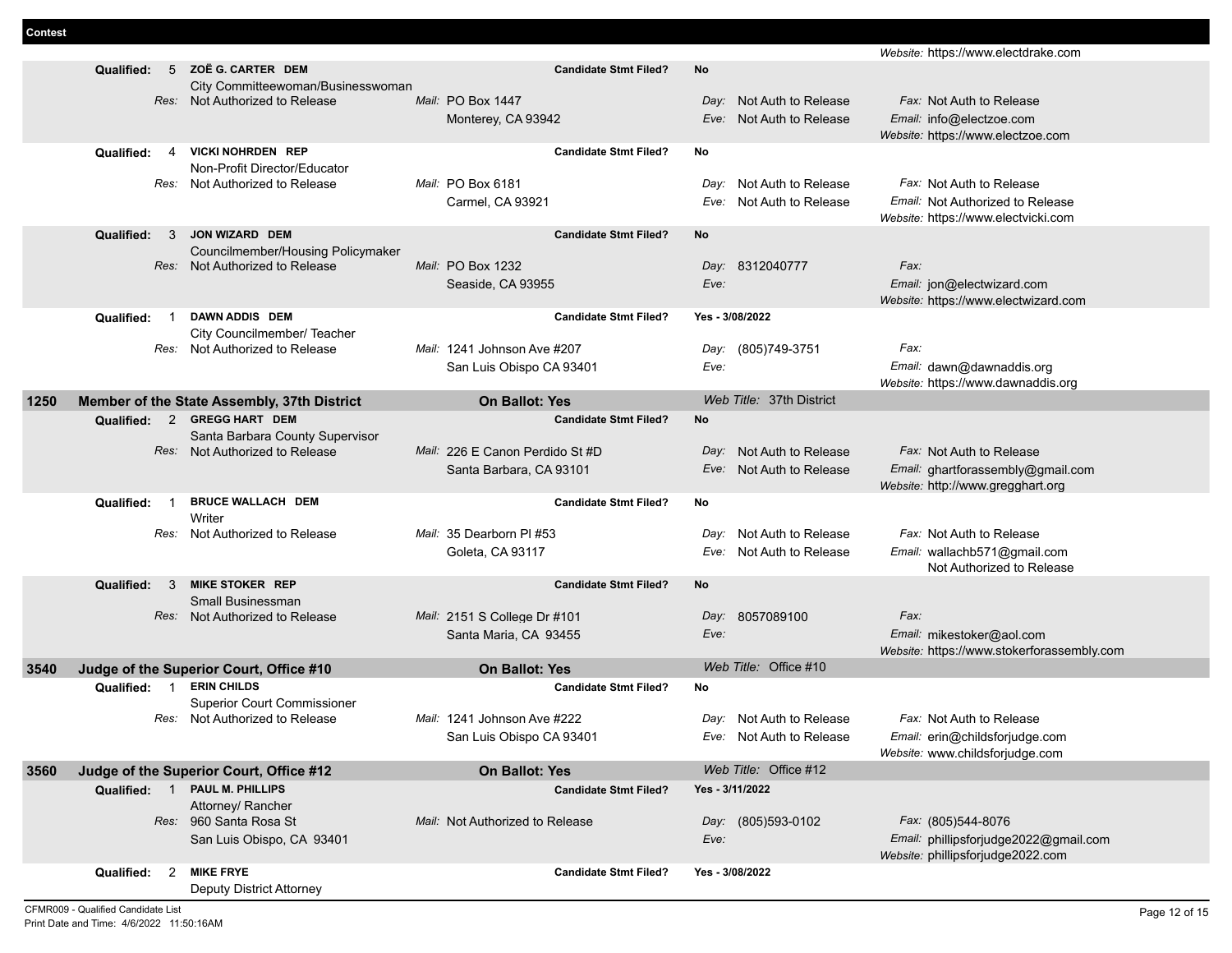| Contest |                                                                     |                                                                           |                                 |      |                                             |                                                                                                 |
|---------|---------------------------------------------------------------------|---------------------------------------------------------------------------|---------------------------------|------|---------------------------------------------|-------------------------------------------------------------------------------------------------|
|         |                                                                     | Res: Not Authorized to Release                                            | Mail: 3121 Sandalwood Ave       |      | Day: (805) 471-1310                         | Fax:                                                                                            |
|         |                                                                     |                                                                           | Morro Bay, CA 93442             | Eve: |                                             | Email: mikefryejr@gmail.com                                                                     |
|         |                                                                     |                                                                           |                                 |      |                                             | Website: fryeforjudge.com                                                                       |
| 3580    |                                                                     | <b>Superintendent of Public Instruction</b>                               | <b>On Ballot: Yes</b>           |      | Web Title:                                  |                                                                                                 |
|         | <b>Qualified:</b>                                                   | 6 LANCE RAY CHRISTENSEN                                                   | <b>Candidate Stmt Filed?</b>    | No   |                                             |                                                                                                 |
|         |                                                                     | <b>Education Policy Executive</b>                                         |                                 |      |                                             |                                                                                                 |
|         |                                                                     | Res: Not Authorized to Release                                            | Mail: PO Box 516                |      | Day: (916) 572-8298                         | Fax:                                                                                            |
|         |                                                                     |                                                                           | Wheatland, CA 95692             | Eve: |                                             | Email: lance4supe@gmail.com                                                                     |
|         |                                                                     |                                                                           |                                 |      |                                             | Not Authorized to Release                                                                       |
|         | Qualified:<br>5                                                     | <b>JOSEPH GUY CAMPBELL</b>                                                | <b>Candidate Stmt Filed?</b>    | No   |                                             |                                                                                                 |
|         |                                                                     | <b>Montessori Education Publisher</b>                                     |                                 |      |                                             |                                                                                                 |
|         | Res:                                                                | Not Authorized to Release                                                 | Mail: 11 W Ninth St             |      | Day: 7075793003                             | Fax:                                                                                            |
|         |                                                                     |                                                                           | Santa Rosa, CA 95401            | Eve: |                                             | Email: joecampbell@montessoriservices.com<br>Website: https://www.campbellforsuperintendent.com |
|         | Qualified:<br>$\overline{4}$                                        | <b>JIM GIBSON</b>                                                         | <b>Candidate Stmt Filed?</b>    | No   |                                             |                                                                                                 |
|         |                                                                     | <b>Cyber Security Professional</b>                                        |                                 |      |                                             |                                                                                                 |
|         |                                                                     | Res: Not Authorized to Release                                            | Mail: 675 N Tremont St          |      | Day: 7608051627                             | Fax:                                                                                            |
|         |                                                                     |                                                                           | Oceanside, CA 92054             | Eve: |                                             | Email: jim@electgibson.com                                                                      |
|         |                                                                     |                                                                           |                                 |      |                                             | Website: https://www.electgibson.com                                                            |
|         | $\overline{7}$<br>Qualified:                                        | <b>AINYE E. LONG</b>                                                      | <b>Candidate Stmt Filed?</b>    | No   |                                             |                                                                                                 |
|         |                                                                     | <b>Public School Teacher</b>                                              |                                 |      |                                             |                                                                                                 |
|         | Res:                                                                | Not Authorized to Release                                                 | Mail: 1236 23rd Ave             | Day: | 5106198948                                  | Fax:                                                                                            |
|         |                                                                     |                                                                           | Oakland, CA 94606               | Eve: |                                             | Email: ainyerun@gmail.com                                                                       |
|         |                                                                     |                                                                           |                                 |      |                                             | Not Authorized to Release                                                                       |
|         | Qualified:<br>3                                                     | <b>MARCO AMARAL</b>                                                       | <b>Candidate Stmt Filed?</b>    | No   |                                             |                                                                                                 |
|         |                                                                     | Teacher / Trustee                                                         |                                 |      |                                             | Fax:                                                                                            |
|         |                                                                     | Res: Not Authorized to Release                                            | Mail: 1024 Imperial Beach Blvd  | Eve: | Day: 6194101477                             |                                                                                                 |
|         |                                                                     |                                                                           | Imperial Beach, CA 91932        |      |                                             | Email: voteamaral2022@gmail.com<br>Not Authorized to Release                                    |
|         | 2<br>Qualified:                                                     | <b>GEORGE YANG</b>                                                        | <b>Candidate Stmt Filed?</b>    | No   |                                             |                                                                                                 |
|         |                                                                     | Software Architect/Father                                                 |                                 |      |                                             |                                                                                                 |
|         |                                                                     | Res: Not Authorized to Release                                            | Mail: 1312 Madera Ave           | Day: | 4087686891                                  | Fax:                                                                                            |
|         |                                                                     |                                                                           | Menlo Park, CA 94025            | Eve: |                                             | Email: george@yang2022.com                                                                      |
|         |                                                                     |                                                                           |                                 |      |                                             | Not Authorized to Release                                                                       |
|         | Qualified:<br>$\overline{1}$                                        | <b>TONY K. THURMOND</b>                                                   | <b>Candidate Stmt Filed?</b>    | No   |                                             |                                                                                                 |
|         |                                                                     | Superintendent of Public Instruction                                      |                                 |      |                                             |                                                                                                 |
|         |                                                                     | Res: Not Authorized to Release                                            | Mail: PO Box 2145               | Day: | Not Auth to Release                         | Fax: Not Auth to Release                                                                        |
|         |                                                                     |                                                                           | Richmond, CA 94802              |      | Eve: Not Auth to Release                    | <i>Email:</i> Not Authorized to Release                                                         |
|         |                                                                     |                                                                           |                                 |      |                                             | Not Authorized to Release                                                                       |
| 3590    | <b>County Superintendent of Schools</b>                             |                                                                           | <b>On Ballot: Yes</b>           |      | Web Title:                                  |                                                                                                 |
|         | Qualified: 1                                                        | <b>JAMES BRESCIA</b>                                                      | <b>Candidate Stmt Filed?</b>    |      | Yes - 3/08/2022                             |                                                                                                 |
|         |                                                                     | <b>County Superintendent Of Schools</b><br>Res: Not Authorized to Release | Mail: 205 Quarterhorse Ln       |      | Day: Not Auth to Release                    | Fax: Not Auth to Release                                                                        |
|         |                                                                     |                                                                           |                                 |      |                                             |                                                                                                 |
|         |                                                                     |                                                                           | Paso Robles, CA 93446           |      | Eve: Not Auth to Release                    | Email: Not Authorized to Release<br>Website: jamesbrescia.org                                   |
| 3920    |                                                                     |                                                                           | <b>On Ballot: Yes</b>           |      | Web Title: County Supervisor - 2nd District |                                                                                                 |
|         | <b>County Supervisor, 2nd District</b><br>Qualified: 3 BRUCE GIBSON |                                                                           | <b>Candidate Stmt Filed?</b>    |      | Yes - 3/10/2022                             |                                                                                                 |
|         |                                                                     | <b>County Supervisor</b>                                                  |                                 |      |                                             |                                                                                                 |
|         |                                                                     | Res: Not Authorized to Release                                            | Mail: Not Authorized to Release |      | Day: (805)995-1652                          | Fax:                                                                                            |
|         |                                                                     |                                                                           |                                 | Eve: |                                             | Email: Not Authorized to Release                                                                |
|         |                                                                     |                                                                           |                                 |      |                                             | Website: brucegibsonforsupervisor.org                                                           |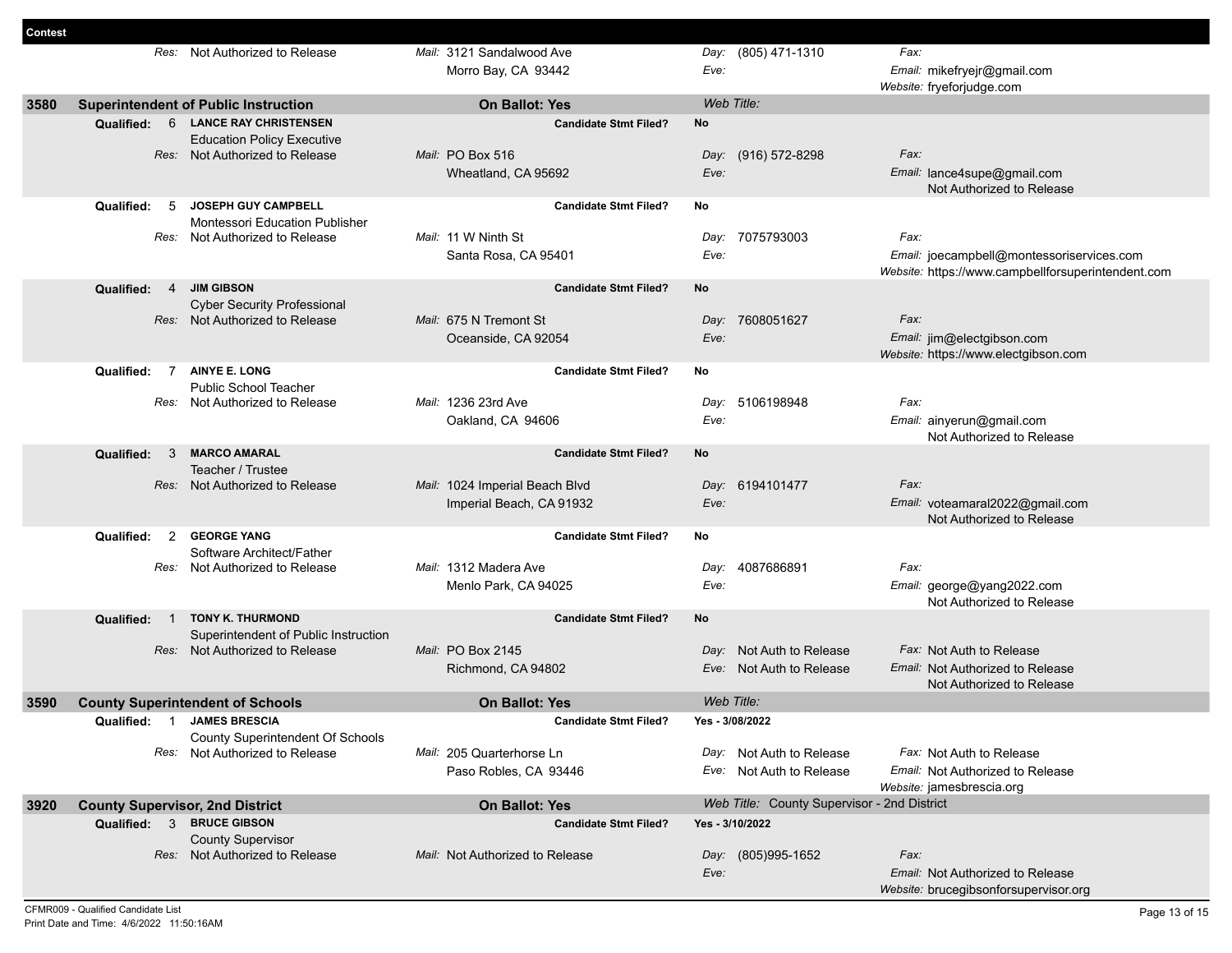|      | $\overline{2}$<br>Qualified:           | <b>GEOFF AUSLEN</b>                                                           | <b>Candidate Stmt Filed?</b>    | Yes - 3/01/2022                             |                                                                            |
|------|----------------------------------------|-------------------------------------------------------------------------------|---------------------------------|---------------------------------------------|----------------------------------------------------------------------------|
|      |                                        | <b>Small Business Owner</b>                                                   |                                 |                                             |                                                                            |
|      | Res:                                   | Not Authorized to Release                                                     | Mail: PO Box 1124               | Day: Not Auth to Release                    | Fax: Not Auth to Release                                                   |
|      |                                        |                                                                               | Atascadero CA 93423             | Eve: Not Auth to Release                    | Email: contact@auslenforsupervisor.com<br>Website: auslenforsupervisor.org |
|      | Qualified:<br>$\overline{4}$           | <b>JOHN WHITWORTH</b>                                                         | <b>Candidate Stmt Filed?</b>    | Yes - 3/10/2022                             |                                                                            |
|      |                                        | <b>Small Business Owner</b>                                                   |                                 |                                             |                                                                            |
|      |                                        | Res: 12730 Rojo Ct                                                            | Mail: Not Authorized to Release | (805) 460-9025<br>Day:                      | Fax:                                                                       |
|      |                                        | Atascadero, CA 93422                                                          |                                 | Eve:                                        | Email: thecorps2@aol.com<br>Not Authorized to Release                      |
|      | Qualified:<br>$\overline{1}$           | <b>BRUCE JONES</b>                                                            | <b>Candidate Stmt Filed?</b>    | Yes - 2/14/2022                             |                                                                            |
|      |                                        | <b>Community Volunteer</b>                                                    |                                 |                                             |                                                                            |
|      |                                        | Res: Not Authorized to Release                                                | Mail: 7343 El Camino Real #134  | (805) 458-9974<br>Day:                      | Fax:                                                                       |
|      |                                        |                                                                               | Atascadero, CA 93422            | Eve:                                        | Email: brucejones4supervisor@gmail.com<br>Website: jonesforsupervisor.com  |
| 3935 |                                        | County Supervisor, 3rd District (Partial Term, 2010                           | <b>On Ballot: Yes</b>           |                                             | Web Title: County Supervisor - 3rd District (Partial Term, 2010 Boundary)  |
|      | Boundary)                              |                                                                               |                                 |                                             |                                                                            |
|      | Qualified:                             | 2 ARNOLD RUIZ<br>Retired                                                      | <b>Candidate Stmt Filed?</b>    | Yes - 3/08/2022                             |                                                                            |
|      |                                        | Res: 3000 Augusta St Apt 201                                                  | Mail: Not Authorized to Release | Day: Not Auth to Release                    | Fax: Not Auth to Release                                                   |
|      |                                        | San Luis Obispo, CA 93401                                                     |                                 | Eve: Not Auth to Release                    | Email: aruiz3849@icloud.com                                                |
|      |                                        |                                                                               |                                 |                                             | Not Authorized to Release                                                  |
|      | Qualified:<br>$\overline{1}$           | <b>DAWN ORTIZ-LEGG</b>                                                        | <b>Candidate Stmt Filed?</b>    | Yes - 3/09/2022                             |                                                                            |
|      |                                        | Appointed San Luis Obispo County Supervisor<br>Res: Not Authorized to Release | Mail: PO Box 14657              |                                             | Fax:                                                                       |
|      |                                        |                                                                               | San Luis Obispo, CA 93401       | 805-748-0827<br>Day:<br>Eve:                | Email: dawnortizlegg@gmail.com                                             |
|      |                                        |                                                                               |                                 |                                             | Website: www.dawnortizlegg.org                                             |
|      | Qualified:<br>3                        | <b>STACY A. KORSGADEN</b>                                                     | <b>Candidate Stmt Filed?</b>    | Yes - 2/18/2022                             |                                                                            |
|      |                                        | <b>Small Business Owner</b><br>Res: Not Authorized to Release                 | Mail: 901 W Grand Ave           | Day: (805) 507-5145                         |                                                                            |
|      |                                        |                                                                               | Grover Beach CA 93433           | Eve:                                        | Fax: (805) 904-6766<br>Email: stacy@stacyforsupervisor.com                 |
|      |                                        |                                                                               |                                 |                                             | Website: stacyforsupervisor.com                                            |
| 3940 | <b>County Supervisor, 4th District</b> |                                                                               | <b>On Ballot: Yes</b>           | Web Title: County Supervisor - 4th District |                                                                            |
|      | Qualified:<br>$\overline{1}$           | <b>JIMMY PAULDING</b>                                                         | <b>Candidate Stmt Filed?</b>    | Yes - 3/09/2022                             |                                                                            |
|      |                                        | Businessman/Councilmember<br>Res: Not Authorized to Release                   | Mail: PO Box 661                | Day:                                        | Fax:                                                                       |
|      |                                        |                                                                               | Arroyo Grande, CA 93421         | Eve: (805)994-0025                          | Email: hello@jimmypaulding.org                                             |
|      |                                        |                                                                               |                                 |                                             | Website: jimmypaulding.org                                                 |
|      | 2<br>Qualified:                        | <b>LYNN COMPTON</b>                                                           | <b>Candidate Stmt Filed?</b>    | Yes - 3/11/2022                             |                                                                            |
|      |                                        | <b>County Supervisor</b><br>Res: Not Authorized to Release                    | Mail: PO Box 33                 | Day: Not Auth to Release                    | Fax: Not Auth to Release                                                   |
|      |                                        |                                                                               | Arroyo Grande CA 93421          | Eve: Not Auth to Release                    | Email: contact@lynncompton.com                                             |
|      |                                        |                                                                               |                                 |                                             | Website: www.lynncompton.com                                               |
| 3960 | <b>Assessor</b>                        |                                                                               | <b>On Ballot: Yes</b>           | Web Title: Assessor                         |                                                                            |
|      | Qualified:<br>$\overline{1}$           | TOM J. BORDONARO JR.                                                          | <b>Candidate Stmt Filed?</b>    | Yes - 3/08/2022                             |                                                                            |
|      |                                        | San Luis Obispo County Assessor<br>Res: Not Authorized to Release             | Mail: PO Box 536                | Day: (805) 239-7817                         | Fax:                                                                       |
|      |                                        |                                                                               | Creston CA 93432                | Eve:                                        | Email: tjbordo1@gmail.com                                                  |
|      |                                        |                                                                               |                                 |                                             | Website: bordonaroforassessor.com                                          |
| 3970 | <b>ACTTCPA</b>                         |                                                                               | <b>On Ballot: Yes</b>           |                                             | Web Title: Auditor-Controller-Treasurer-Tax Collector-Public Administrator |

**Contest**